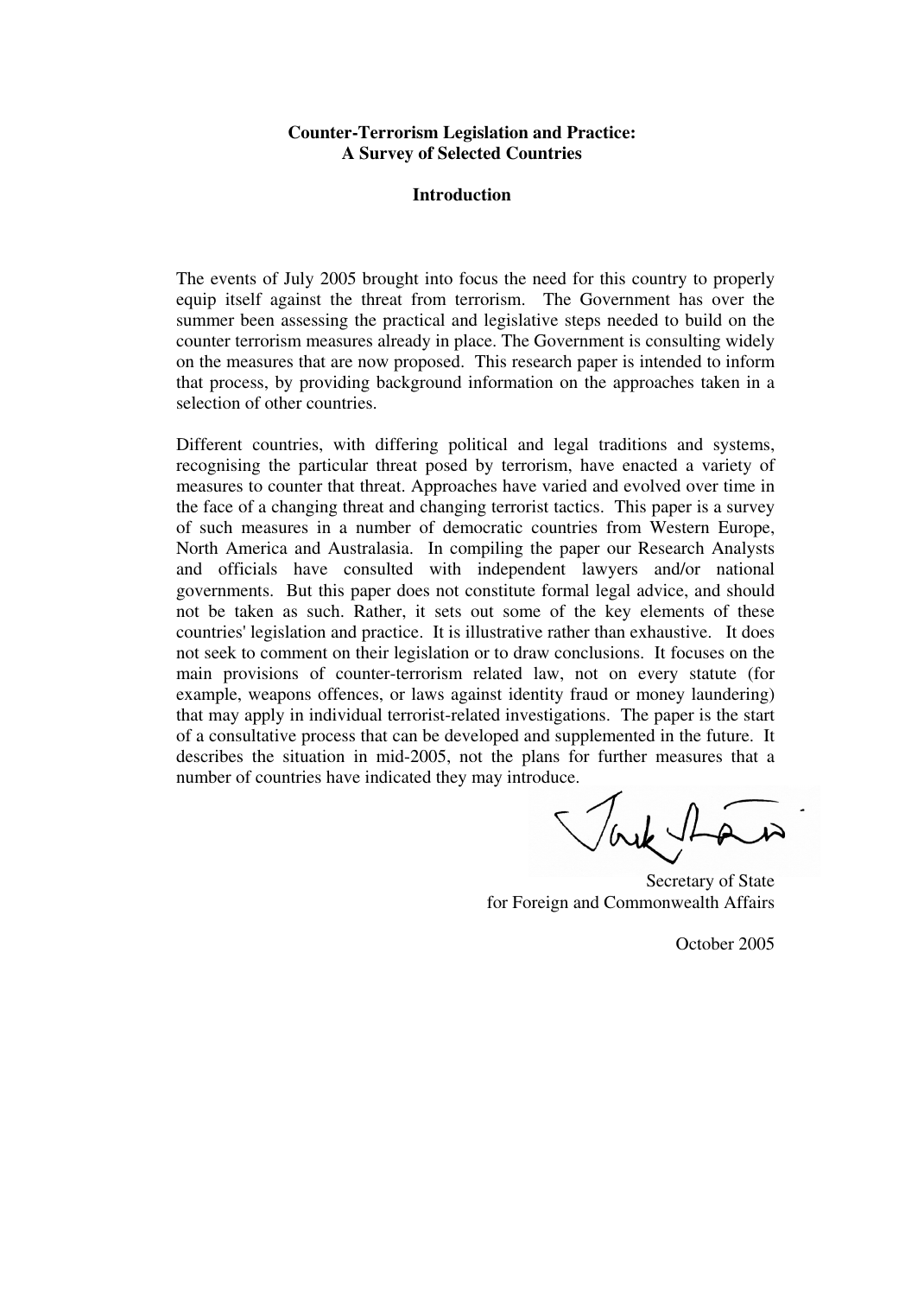# **Contents**

| Australia                | 3  |
|--------------------------|----|
| Canada                   | 6  |
| France                   | 9  |
| Germany                  | 12 |
| Greece                   | 15 |
| Italy                    | 18 |
| Norway                   | 22 |
| Spain                    | 25 |
| Sweden                   | 30 |
| United States of America | 33 |
| Glossary                 | 37 |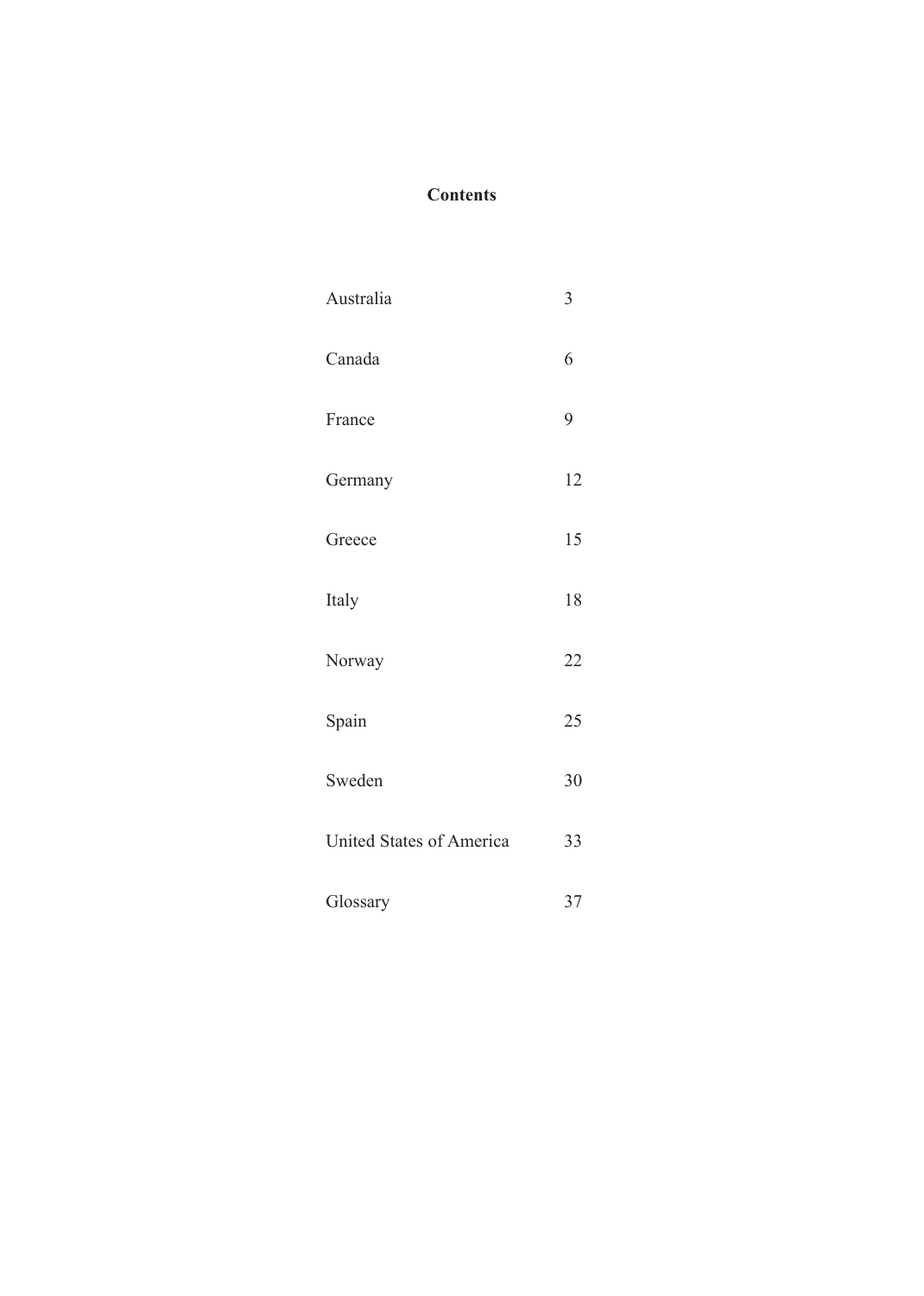## **AUSTRALIA**

- 1. Australia is a federation of States, each of which has its own constitution, government and laws. The legislative power of the Commonwealth of Australia is held by the federal Parliament which can make laws only on certain matters, including foreign affairs, defence, immigration, taxation, banking, insurance. The States retain legislative powers over local government, roads, hospitals and schools, and matters not specifically listed in the constitution. In cases of conflict in areas where the Commonwealth and States have concurrent powers to make laws, Commonwealth law has priority and the State law is invalid to the extent of the inconsistency.
- 2. The Australian Criminal Code Act 1995 (the Criminal Code), as amended by the Security Legislation Amendment (Terrorism) Act 2002, defines a terrorist act as:
	- an action or threat of action that causes serious physical harm or death to a person, or endangers a person's life or involves serious risk to public health or safety, serious damage to property or serious interference with essential electronic systems; and
	- the action is done or threat is made with the intention of advancing a political, religious or ideological cause and to coerce or influence by intimidation an Australian or foreign government or intimidate the public or a section of the public.
- 3. Since 2002, the Australian Government has introduced comprehensive terrorism laws. It is an offence to commit a terrorist act, be a member of a terrorist organisation, provide or receive training connected with terrorist acts, associate with a terrorist organisation, support or plan a terrorist act, and receive funds from or make funds available, to a terrorist organisation. All offences attract substantial penalties, some of them up to life imprisonment.
- 4. The Criminal Code defines a "terrorist organisation" as an organisation that is directly or indirectly engaged in, preparing, planning, assisting in or fostering the doing of a terrorist act (whether or not the terrorist act occurs) or an organisation that is specified by the regulations. Before an organisation is specified in the Regulations the Attorney-General must be satisfied on reasonable grounds that the organisation is engaged in, preparing, planning, assisting in or fostering the doing of a terrorist act (whether or not the terrorist act has occurred or will occur). Regulations listing terrorist organisations have effect for two years after their commencement.
- 5. In the event that another country is unable or unwilling to lay appropriate charges, criminal charges can be brought against individuals who committed terrorist offences (as defined by Australian legislation) overseas.
- 6. If an individual is arrested under suspicion of involvement in terrorism, they can be held for questioning for an initial period of four hours. This period can be increased to 24 hours by application to a magistrate, after which suspects are either charged or released.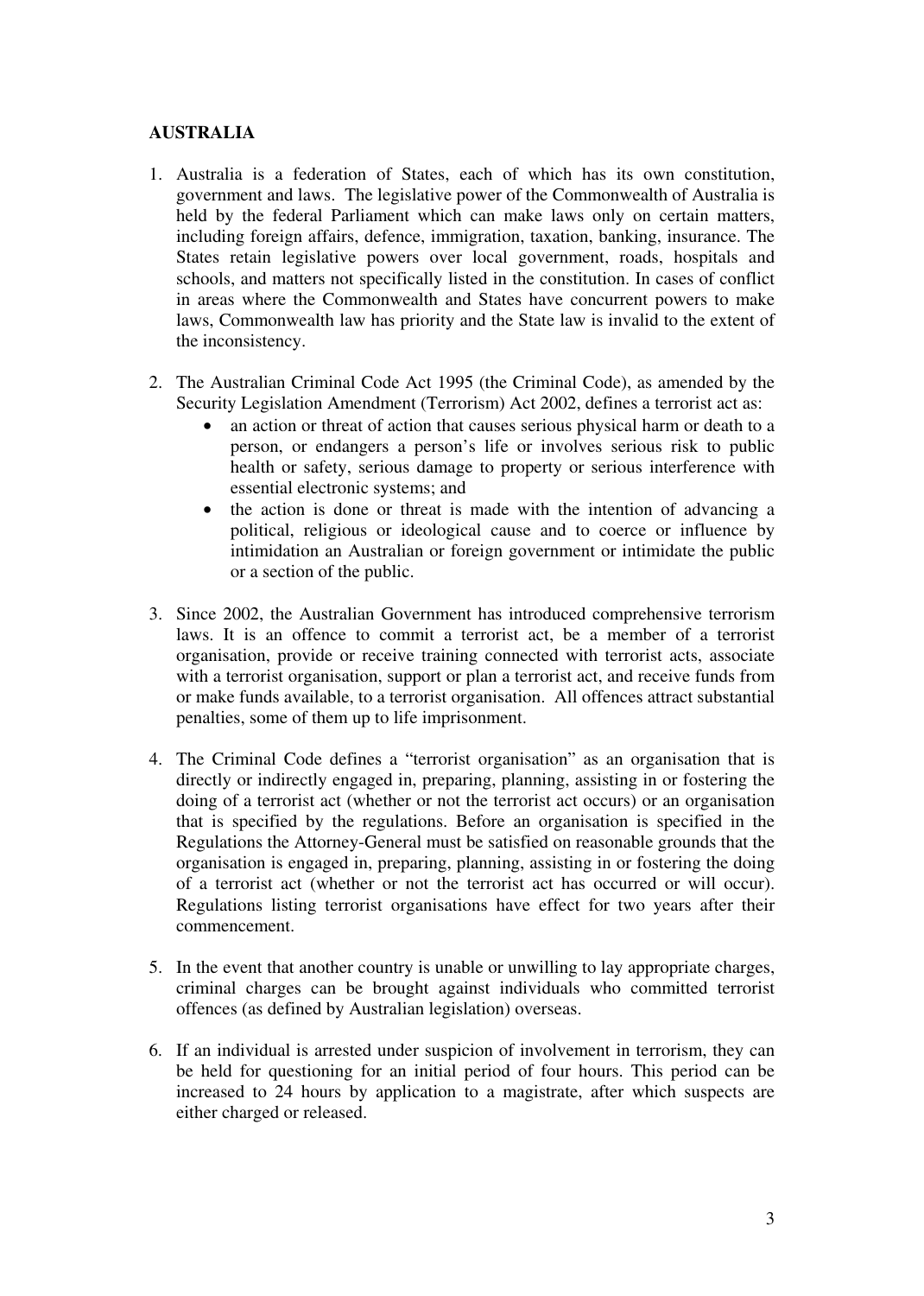- 7. The Australian Security Intelligence Organisation Act 1979 gives ASIO the power to seek a warrant to question, and in limited circumstances detain, a person who may have information relating to a terrorism offence. ASIO may question a person for up to a total of 24 hours (48 hours if an interpreter is used) and, if permitted by the warrant, the person may be detained for up to 168 hours. Warrants are issued by a federal judge or a Federal Magistrate. A person with judicial experience supervises questioning. Safeguards exist, including a person's right to have a lawyer present, and the right to make a complaint to the Inspector General of Intelligence and Security and to seek a remedy in a federal court at any time.
- 8. Australian use of "advance passenger processing" means that no one can board a flight to Australia unless already cleared for landing. As such, Australia deports only around 100-200 individuals per year. In recent years Australia has also increased its presence at key international airports and is at the forefront of international research on biometrics technology to detect identity fraud, quarantine technologies to enhance the screening of goods, and more effective disease surveillance systems for preventing bio-terrorism.
- 9. Australia permits dual nationality. Australian nationality can only be removed if it was fraudulently obtained as a result of either migration fraud or citizenship fraud or if the person is a dual national and is convicted after becoming an Australian citizen of a serious criminal offence committed before their citizenship application was approved.
- 10. Decisions to cancel or refuse a visa are taken by, or under the authority of, the Minister for Immigration and Multicultural and Indigenous Affairs. This could be on the basis of an assessment of ASIO, or a determination by the Foreign Minister, in which case the visa must be cancelled or refused. The decision may also be based on a range of information provided to the Immigration Department, in which case the decision-maker will have some discretion. If officials take the decision, it is subject to appeal at an appeals tribunal; if the Minister takes the decision there is no appeal to the tribunal. Each decision is subject to judicial review and may be examined by an Ombudsman or, in the case of a security assessment by ASIO, to the Inspector General of Intelligence and Security.
- 11. In addition, to human rights protections provided for by the Australian constitution, domestic legislation and the case law of the courts, Australia has ratified the International Covenant of Civil and Political Rights 1966 (ICCPR) and the Convention Against Torture and Other Cruel, Inhuman and Degrading Treatment or Punishment 1984 (CAT). When removing individuals, Australia seeks assurances from the government in question where appropriate. If it is unable to obtain such assurances, Australia will not remove the individual.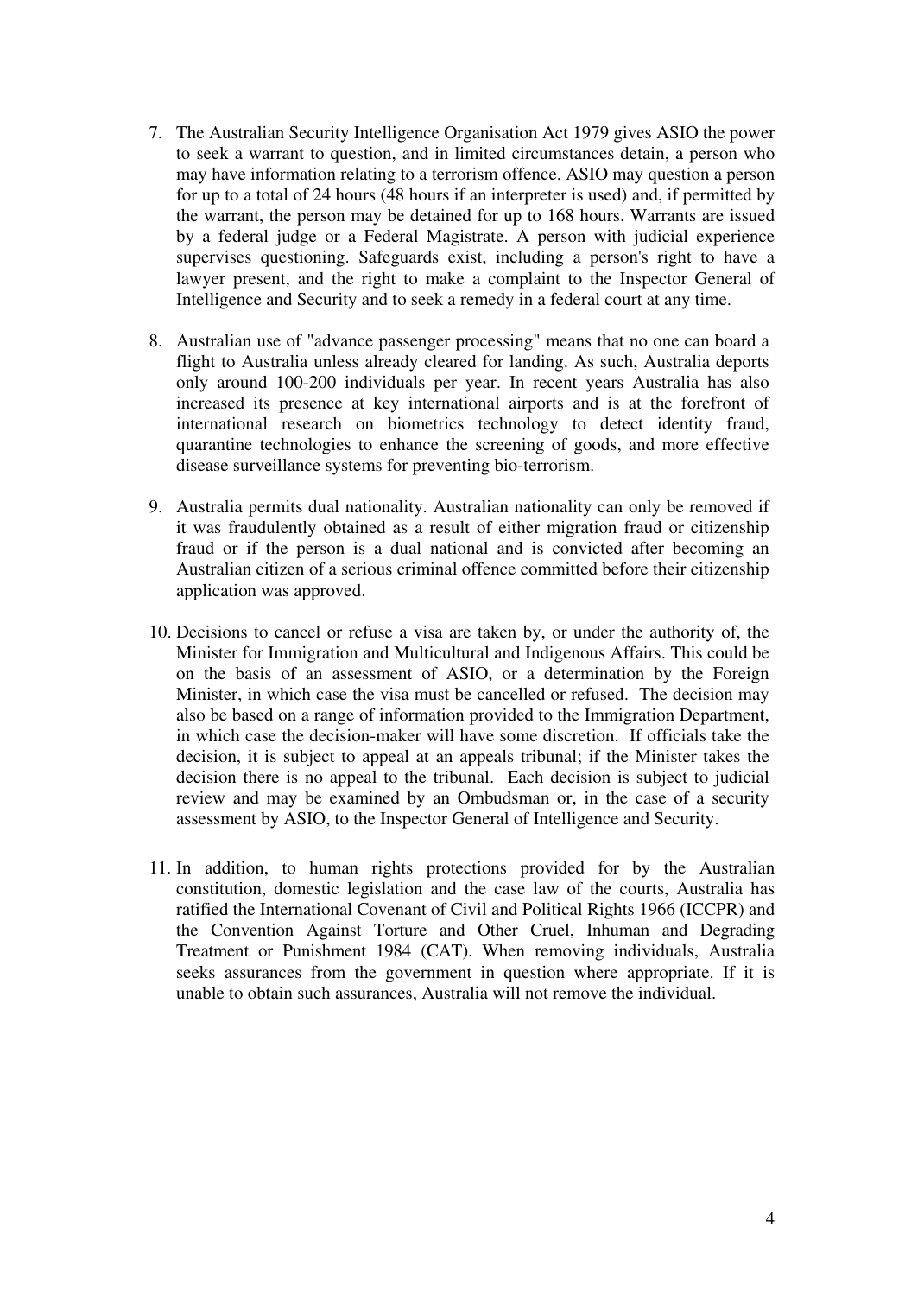## **Australia proscribes the following groups:**

Abu Sayyaf Group Al Qa'ida Al Qa'ida in Iraq Ansar al-Islam Armed Islamic Group Asbat al-Ansar Egyptian Islamic Movement Hamas Izz al-Din al-Qassam Brigades Hizballah External Security Organisation Islamic Army of Aden Islamic Movement of Uzbekistan Jaish e-Mohammed Jamiat ul-Ansar Jemaah Islamiyah Lashkar i Jhangvi Lashkar-e-Tayyiba Palestinian Islamic Jihad Salafist Group for Call and Combat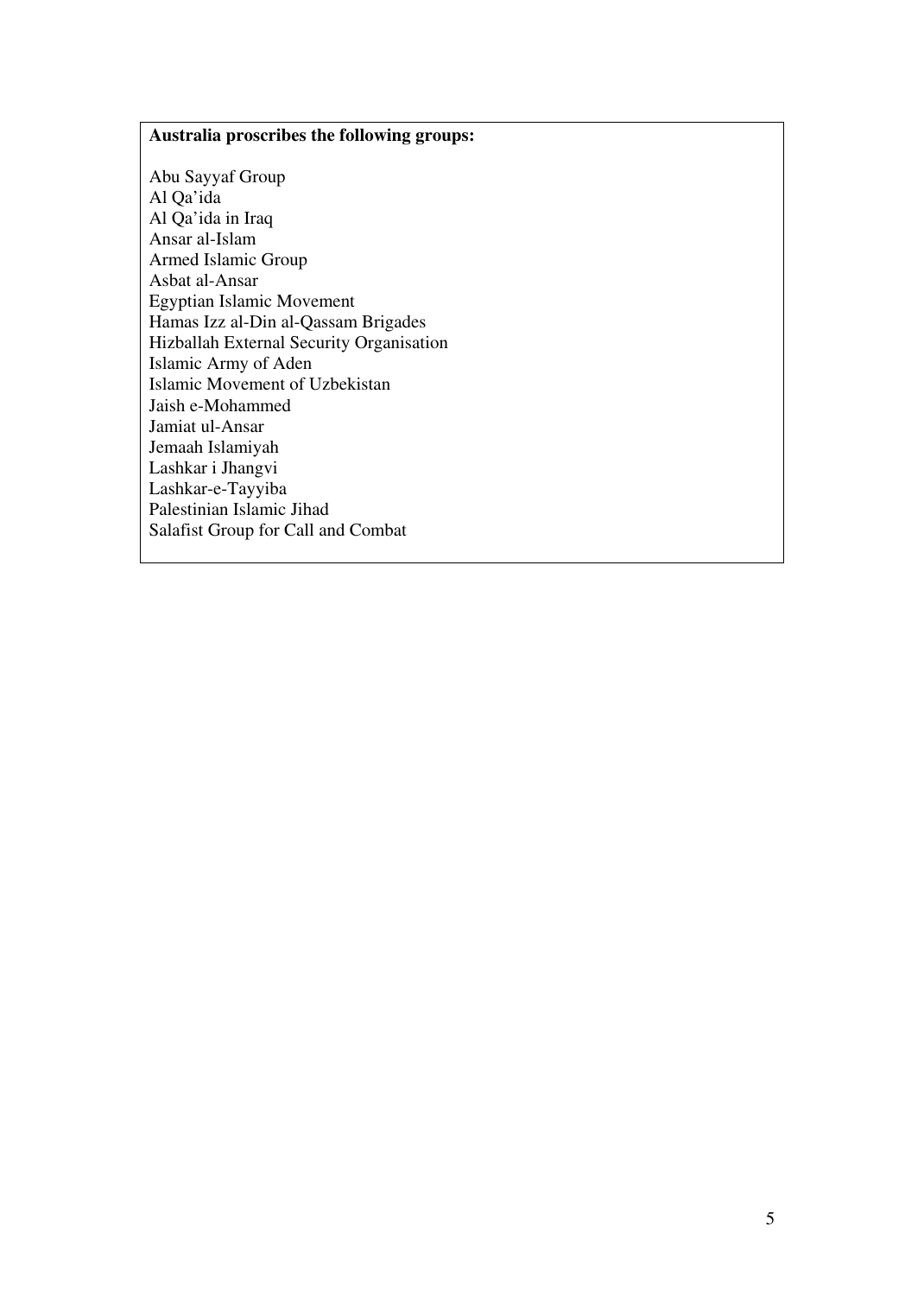## **CANADA**

- 12. The federal government has exclusive law-making powers over criminal law and criminal procedure. The provincial governments are given jurisdiction over "the administration of justice" in the provinces, which includes "the constitution, organisation and maintenance" of the courts, both civil and criminal, in the province, as well as civil procedure in those courts. The Constitution Act of 1982 incorporates the Canadian Charter of Rights and Freedoms, a constitutionally entrenched bill of rights which defines the fundamental freedoms and other rights of Canadians. Canadian domestic laws are intended to be interpreted in accordance with Canada's international commitments.
- 13. The Criminal Code, as amended by the Anti Terrorism Act 2001 (ATA), defines terrorism as an action that takes place either within or outside of Canada which is an offence under the United Nations (UN) Conventions and Protocols; or is committed or threatened for political, religious or ideological purposes and intended to intimidate the public or compel a government to do or refrain from doing an act by killing, seriously harming or endangering a person, causing substantial property damage that is likely to seriously harm people or by interfering with or disrupting an essential service, facility or system. Under the ATA, a terrorist group is defined as an entity that has as one of its purposes or activities the facilitating or carrying out of terrorist activity or that is an entity set out in a list established by regulation. Being on the list does not itself constitute a criminal offence, although it can lead to criminal consequences. Where offences are charged, each of the elements would have to be proved beyond a reasonable doubt. The list supports the application of other provisions in the Act including: terrorism offences; crimes relating to the financing of terrorism; requirements to freeze terrorist property and procedures for the courts to order seizure and forfeiture of that property; and the removal or denial of the charitable status of organisations that engage in or support terrorism.
- 14. Thirty-eight entities have been proscribed under the various provisions of the Criminal Code. These include organisations such as al-Qa'ida, Hizbullah, Aum Shinri Kyo and Sendero Luminoso. The list continues to be updated. Decisions on listing are made by Ministers in Special Committee. In order to be designated, it must be determined that the entity has knowingly carried out, attempted to carry out, participated in or facilitated a terrorist activity or knowingly acting on behalf of, at the direction of or in association with such an entity. Canada also implements its international obligations through other domestic measures such as the UN Suppression of Terrorism Regulations.
- 15. The ATA enacted or amended a number of other federal statutes, including the Security of Information Act, the Canada Evidence Act, the Proceeds of Crime (Money Laundering) and Terrorist Financing Act, the Charities Registration Act and the National Defence Act. The ATA is complemented by the Public Safety Act 2002 (which enhances the security environment for air travellers) and the Immigration and Refugee Protection Act (IRPA).
- 16. Those accused of terrorism-related offences have the same substantive and procedural rights as any other criminal accused in Canada, including the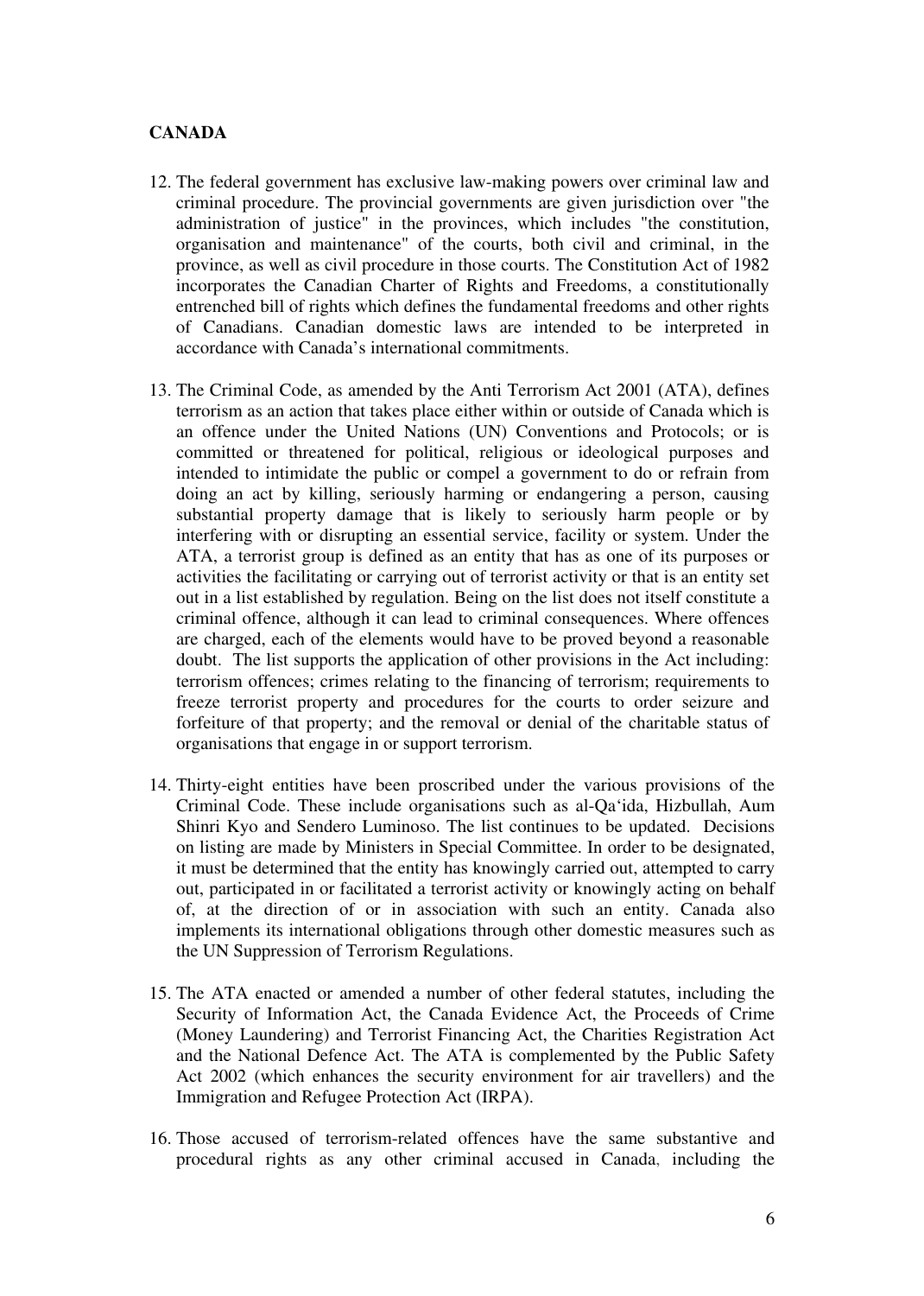presumption of innocence, equality before the law and trial by an independent and impartial tribunal. The burden of the State to prove its case beyond a reasonable doubt applies to every essential element of a criminal case. The ATA contains provisions that relate to both reconnaissance with conditions and investigative hearings. At an investigative hearing a person is required to answer questions put by the Attorney General even if the answers would incriminate them. However the information or evidence derived from it, may not be used against the person in a criminal proceeding. Persons have the right to have a lawyer available at any stage of the proceedings.

- 17. In respect of incitement or fomenting terrorism, the Criminal Code contains provisions on incitement to hatred but these have not been used in the counterterrorism context as yet.
- 18. The Government of Canada has signed and ratified all 12 UN Conventions and Protocols relating to terrorism and has ratified a number of international human rights treaties, including the ICCPR and the CAT. Furthermore, although Canada is not a signatory to the American Convention on Human Rights (ACHR), Canadian citizens retain a right to file a complaint under the ACHR.
- 19. Canadian citizens are allowed to acquire a foreign nationality without losing their Canadian citizenship. Canadian citizenship can only be revoked on grounds of misrepresentation, for example, if it was obtained by fraudulent means.
- 20. Canadian law permits the detention and deportation without any criminal conviction in Canada of non-Canadian citizens based on certain grounds prescribed in the Immigration and Refugee Protection Act (IRPA: Section 77-85), including security, war crimes and organised crime. The ability to detain or deport non-Canadians under a certificate process was first introduced in 1978 as part of Canadian immigration law. Under IRPA, the Minister of Public Safety and Emergency Preparedness and the Minister of Citizenship and Immigration can sign certificates in respect of protected persons and other non-Canadians who pose a security threat. The certificate process is only issued when there is sensitive information, usually provided by the Canadian Security Intelligence Service (CSIS), which needs to be protected for reasons of national security or the safety of any person. Intelligence information must be both reliable and supported by sufficient open-source information.
- 21. The certificate process authorises the detention of non-citizens pending removal. An initial review of detention must take place within 48 hours, then subsequently every six months. In the case of a non-protected person, detention is mandatory while the reasonableness of the certificate is being determined. In the case of a protected person, the Minister must sign a warrant of arrest and detention of the person named in the certificate. However, they are free to leave Canada at any time. During the Federal Court proceeding, the person named in the certificate, if eligible, may make an application for a 'pre-removal risk assessment' (PRRA) to assess whether they face any risk in the country to which they will be deported. On request, the judge will suspend the proceeding in order for the Minister of Citizenship and Immigration's delegate to make a decision on the PRRA application. The Federal Court judge will then resume the proceedings and will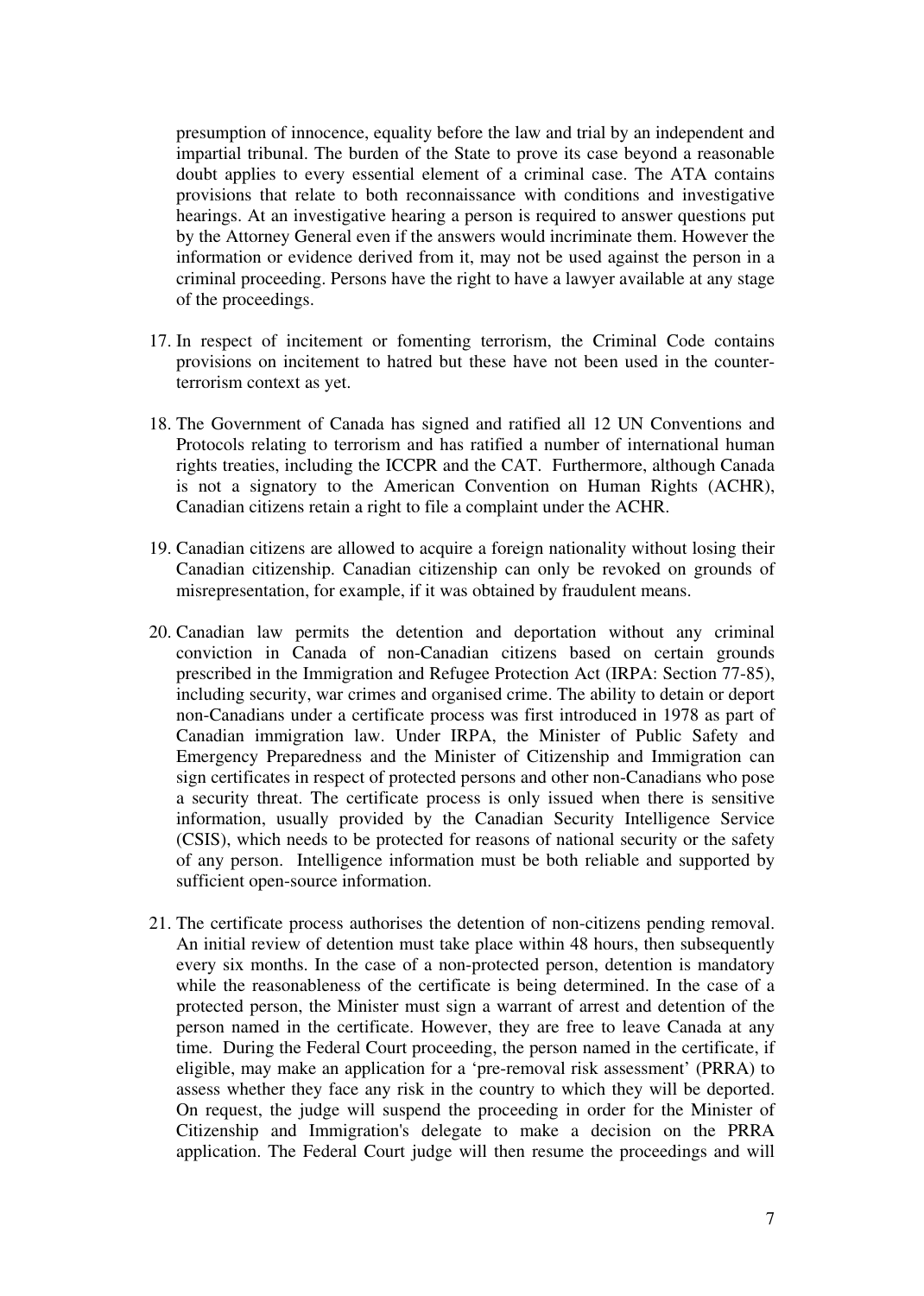determine the lawfulness of the PRRA decision together with the reasonableness of the certificate. If a certificate is determined to be reasonable this constitutes a *de facto* removal order. There is no right of appeal to the determination of the judge on the reasonableness of the security certificate or the PRRA.

- 22. IRPA does not contain any legal provision authorising indefinite administrative detention. Individuals are primarily detained while the Federal Court reviews the reasonableness of the certificate. Where the Federal Court finds the certificate reasonable, the authority to detain continues. However, the individual may apply for release from detention if they are not removed within 120 days after the certificate has been found reasonable.
- 23. Certificates have been directed at a broad range of subjects including those alleged to be terrorists. In total, 27 certificates have been issued since 1991. Of these 27 certificates, three were quashed by the Federal Court. There are currently six detainees, two of whom have been allowed bail by the Federal Court (one under strict conditions including electronic tagging). Canada would not generally allow an individual to be deported to a country where they might face torture (see case study).

### **Case Study:** *Suresh v Canada*

In *Suresh v. Canada (Minister of Citizenship and Immigration)* 2002*,* the Supreme Court of Canada reviewed the decision to deport a Sri Lankan refugee (and a member of the LTTE). The Court had to consider whether the provisions in the Immigration Act that allow the Minister to deport individuals who are considered a threat to Canadian security are constitutional and, in particular, whether they violated the principles of fundamental justice set out in the Canadian Charter of Rights and Freedoms. The Supreme Court held:

"We do not exclude the possibility that in exceptional circumstances, deportation to face torture might be justified…Insofar as Canada is unable to deport a person where there are substantial grounds to believe he or she would be tortured on return, this is not because article 3 of the Convention Against Torture directly constrains the actions of the Canadian Government, but because the fundamental justice balance under Section 7 of the [Canadian] Charter [of Rights and Freedoms] generally precludes deportation to torture when applied on a case by case basis. We may predict that it will be rarely be struck in favour of expulsion where there is a serious risk of torture. However, as the matter is one of balance, precise prediction is elusive" (para 78).

What amounts to "exceptional circumstances" has not been explored further.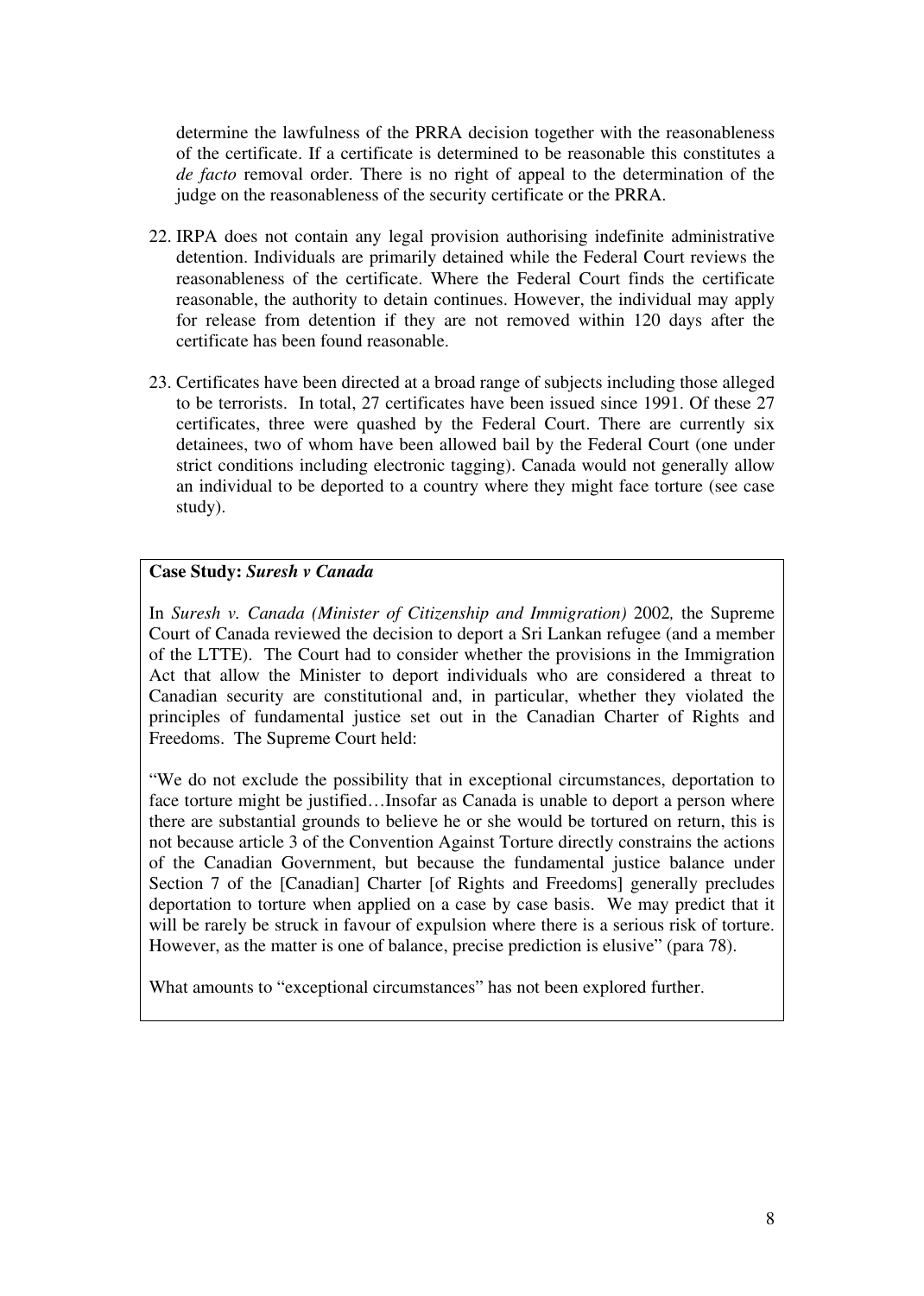## **FRANCE**

- 24. France operates a civil law legal system under which the French Constitution of 4 October 1958 is the founding text. The preamble of the Constitution refers directly and explicitly back to, amongst other things, the Declaration of the Rights of Man and the Citizen of 1789. France is a dualist system, requiring domestic legislation to give effect to international treaties.
- 25. Acts of terrorism are a criminal offence and are set out in Articles 421-1 et seq. of the Penal Code (as amended in Law 96-647 of 22 July 1996). The offences which constitute acts of terrorism are those which are committed intentionally and undertaken by an individual or collective with the purpose of seriously disturbing the public order through intimidation or terror by means of:
	- wilful attacks on life, wilful attacks on the physical integrity of persons, abduction, hijacking of planes or vessels, theft, extortion, destruction, defacement and damage, and also computer offences;
	- the production or keeping or sale or transport of machines, dangerous or explosive devices or substances;
	- the detention, carrying and transport of weapons and ammunition;
	- offences related to the prohibition of the designing, production, keeping, stocking, purchase or sale of biological or toxin-based weapons;
	- financing a terrorist organisation;
	- introduction into the environment of any substance liable to imperil human or animal health or the natural environment with the aim of seriously disturbing public order through intimidation or terror;
	- money laundering or insider trading relating to terrorist activities;
	- being unable to account for resources corresponding to one's lifestyle when habitually in close contact with a person or persons who engage in terrorist activities.
- 26. In 1986 a section within the Trial Court of Paris of prosecutors and examining magistrates (*juges d'instruction*) was created, which specialises in cases of terrorism. A local prosecutor decides whether a crime committed in his area of responsibility is related to terrorism and if so, refers the case to the special section of the Paris Court. There the examining magistrate conducts an investigation to determine whether there is a case to send to trial. The examining magistrate is empowered to carry out a wide range of acts. These may be delegated to the police authorities where appropriate. The prosecution, suspect and victim/civil parties can request that the examining magistrate carry out particular investigative acts, and can appeal against a refusal to do so. Once the investigation and examination are complete, the examining magistrate decides whether there is enough evidence to send the case for trial. The prosecutor and civil parties can appeal against a decision not to send the case for trial.
- 27. In practice, the creation of the special counter-terrorism section of the Paris court has led over time to the establishment of a specialised and expert corps of counterterrorism magistrates. This system also facilitates close working between investigating magistrates and the domestic French intelligence agency, the DST. The latter has a dual role as both intelligence agency and a judicial police force that can be placed under the authority of such a magistrate.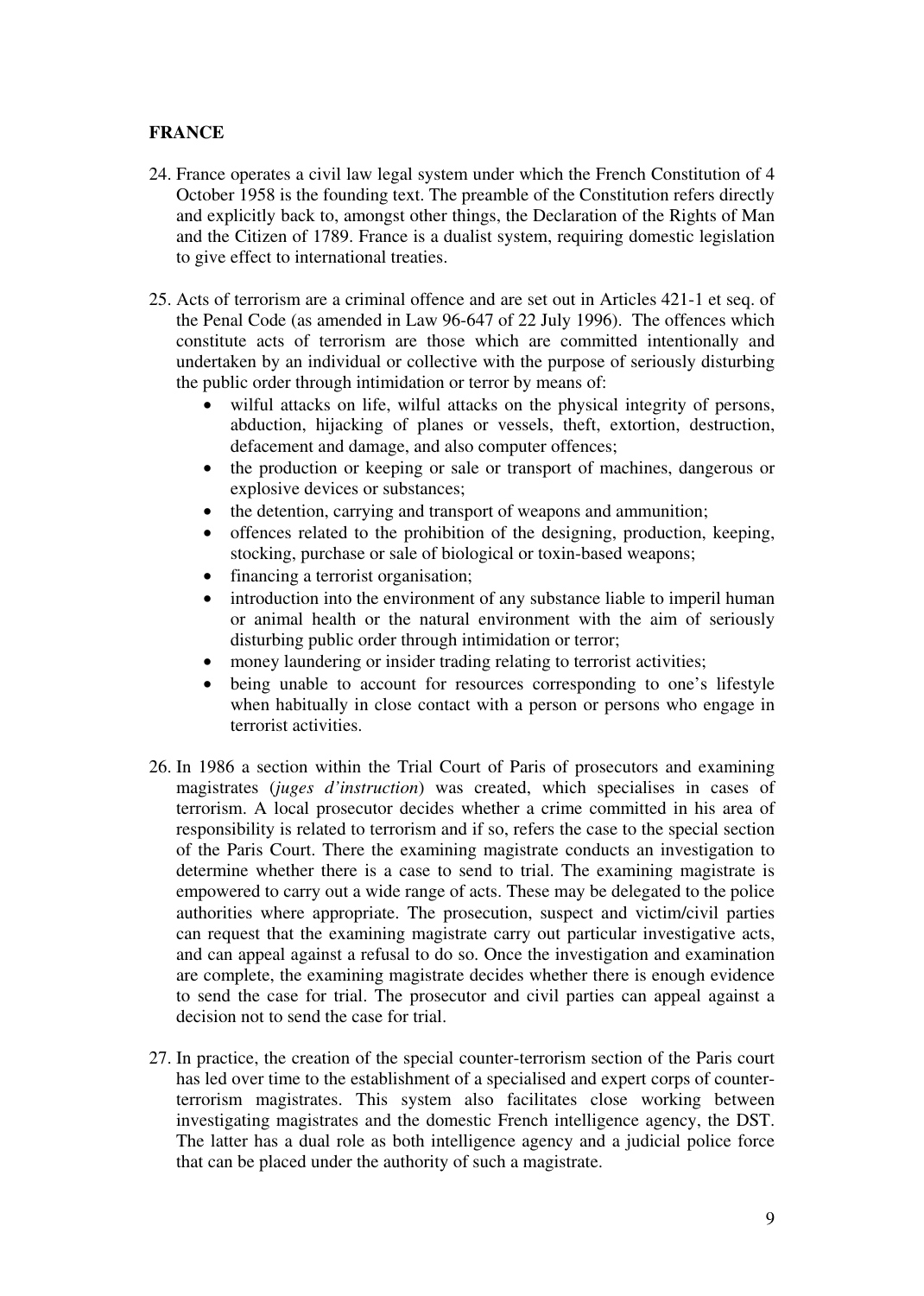- 28. France has introduced a number of laws since 1986 including, for example, laws on interception of electronic communications (Law no 91-646 as amended), use of video surveillance (Law no 95-73), biometric checks (Decree no 2005-556) and the introduction of a computerised database holding data files on individuals.
- 29. In the wake of terrorist attacks in the mid-1990s Law Number 96-647 of 22 July 1996 determined conspiracy to commit terrorist acts to also be a terrorist act. This builds on the codification of broader criminal conspiracy offences (*association de malfaiteurs*). Together they allow for investigating potential terrorist activity through the targeting of logistics networks that support terrorists.
- 30. Following the attacks of 11 September 2001, the statutory provisions seeking to prevent money laundering were extended to the fight against financing of terrorism. There exist a number of national structures designed to counter money laundering as it relates to terrorist finance. These include the Cell for the repression of serious financial delinquency (OCRGDF), the Cell for treating information and action against clandestine financial networks (TRACFIN) and the Cell for the fight against financing of terrorism (FINATER). The Monetary and Financial Code provides that a Declaration of suspicion must be made whenever funds "may be used for the financing of terrorism". This obligation lies upon credit establishments, financial institutions, insurers, notaries, real estate agents, avocats (in the context of their advisory activities), *avoués*, auditors, official auctioneers, sellers of works of art, of antiques, and of precious stones, the legal representatives and managers of casinos, and welfare insurance institutions.
- 31. Under the Criminal Code of Procedure many of the same rules apply to terrorist cases as to other criminal cases. For example the time limits for pre-trial detention for terrorist offences (other than certain conspiracy offences) are the same as for other serious offences: up to 2 years pre-trial detention for crimes punishable by 10 years imprisonment or less and up to 4 years detention for crimes punishable by more than 10 years imprisonment.
- 32. Exceptions for terrorist offences are made under the Code of Criminal Procedure in relation to initial custody, pre-trial detention for certain conspiracy cases, searches and the limitation period. It is possible, for example, to extend initial custody time limits to those being questioned in relation to a terrorist act. The normal custody period of 48 hours can be extended by two further periods of 24 hours. The extensions must be necessary for the purposes of the enquiries and must be authorised by a judge. The person held in custody may only speak with a lawyer after 72 hours. The lawyer may not make known that such a meeting took place to any third party throughout the duration of the custody. This obligation is not limited to the derogation relating to matters of terrorism and has already given rise to criminal sanctions for lawyers who have breached this provision.
- 33. From 9 October 2004, under Law *Perben II*, certain types of covert investigative methods in the investigation of organised crime and terrorism are permitted. These include undercover officers, listening devices and controlled deliveries.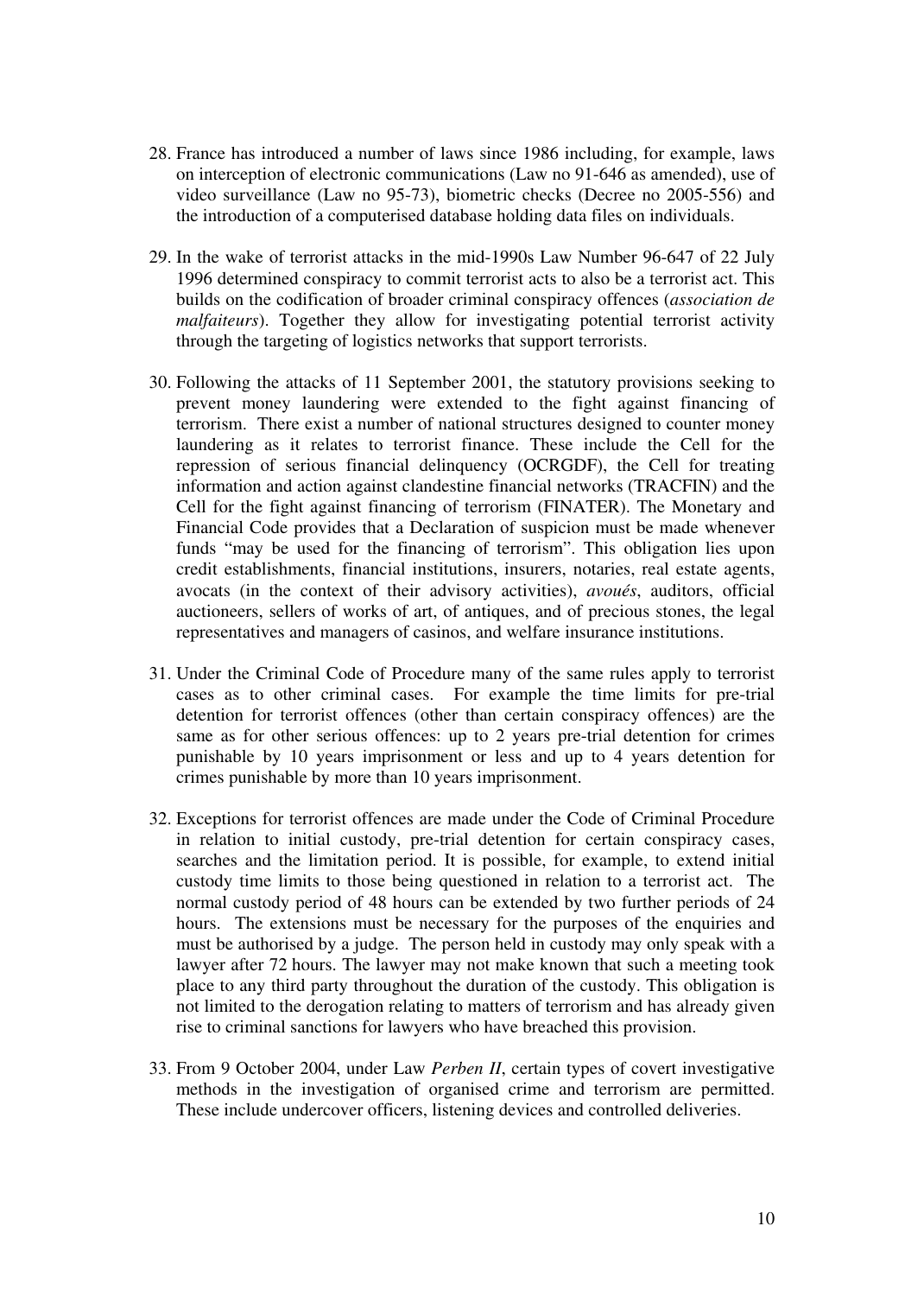- 34. France is party to a wide range of terrorism-related international treaties including the European Convention on the Suppression of Terrorism, the International Convention against Hostage Taking, the International Convention on the Suppression of Terrorist Attacks with Explosives and the International Convention on the Suppression of the Financing of Terrorism. France is also a party to international human rights treaties including the ICCPR and the CAT.
- 35. Law no. 96/647 of 22 July 1996, brought in to reinforce prevention of terrorism, provides the possibility for removal of French nationality to be pronounced against any person who had acquired such nationality and who has been convicted of an act of terrorism. The removal of nationality is ordered by the administrative authority, in this case the Prime Minister, upon a decree taken after advice of the *Conseil d'Etat*. It can only be ordered if the acts of terrorism have been committed within ten years of acquisition of French nationality or before such acquisition is granted. Such a decision can be challenged by appeal to the *Conseil d'Etat*. Removal of nationality does not constitute a criminal sanction ordered by a Court.
- 36. Expulsion from French territory is governed by Law no. 45/2658 of 2 November 1945, as subsequently amended. Expulsion of a non-French citizen can take place either in the event of a threat to public order made by that individual or on the grounds of urgent need for the security of the State or public safety. In the event of an expulsion based on a threat to public order the person concerned is informed of their expulsion and appears before the "expulsion commission", having been given the opportunity to present their comments. Upon advice from this commission, the administrative authority, usually the *Prefect*, takes its decision. The advice and the administrative decision are then communicated to the person in question. In the event of an expulsion based on urgent need, the Interior Minister normally takes the decision. Foreigners who have been granted a long duration residence permit are still liable to expulsion; foreigners who have been given political asylum cannot be thus expelled. The courts may order exclusion from French territory as a sanction against any foreigner found guilty of, amongst other things, terrorism by a French court and the exclusion may be for life or for a period of ten years.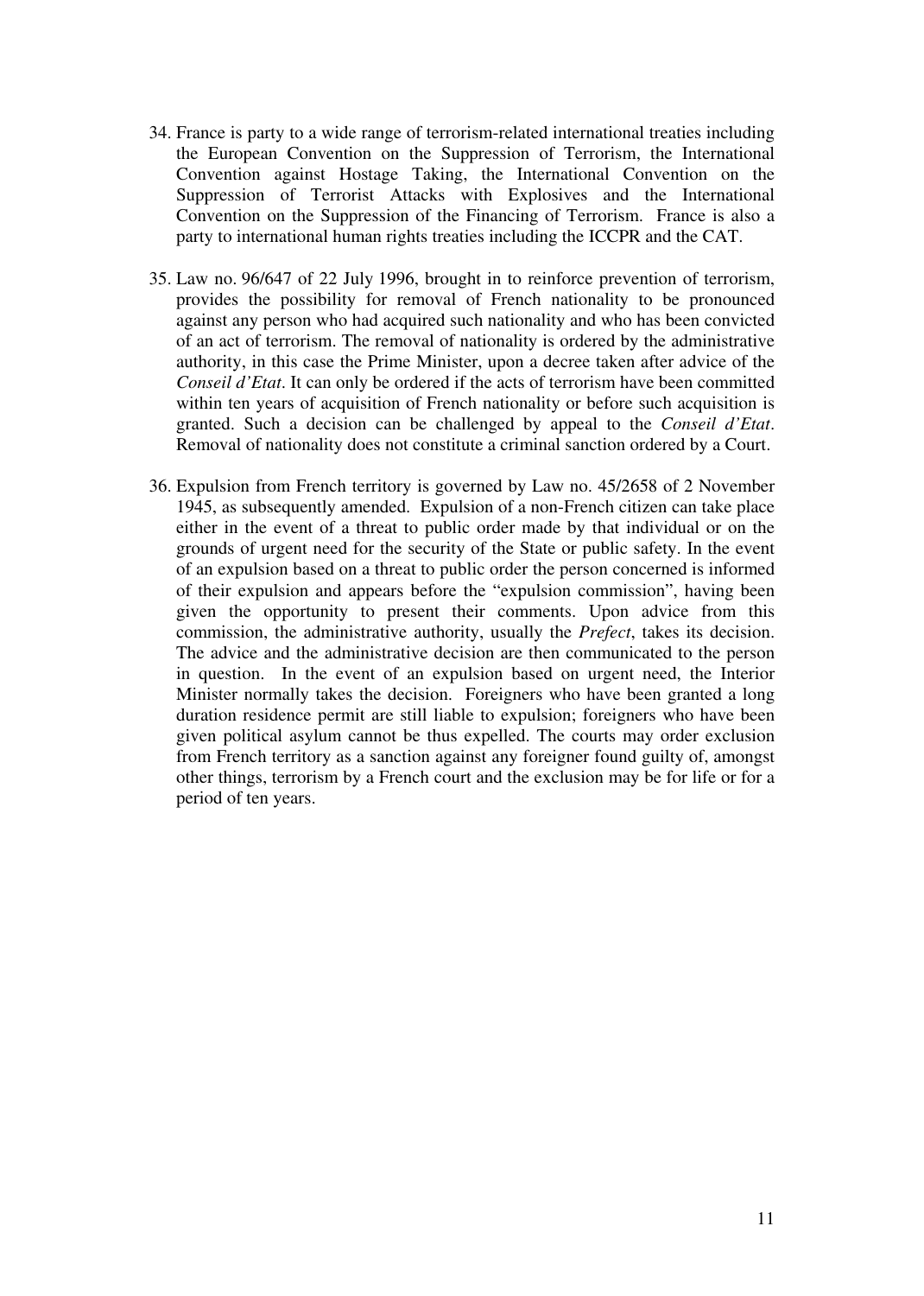### **GERMANY**

- 37. Germany has a written constitution, the *Grundgesetz* (Basic Law). The fundamental rights in the *Grundgesetz*, such as the inviolability of human dignity, cannot be changed even by constitutional amendment. All legislation and executive application of the law can be reviewed by the Federal Constitutional Court for their constitutionality. The Court can overturn decisions by normal courts, annul executive decisions and nullify legislation.
- 38. There is no legal definition of terrorism; terrorist activity (conspiracy, causing explosions, etc.) is covered by existing laws. In the early 1970s, during the Red Army Faction terrorist campaign, membership of a domestic terrorist organisation was made illegal under German legislation (Article 129(a) of the Criminal Code). The ban now includes membership of, or support for, a foreign terrorist organisation (Art. 129(b)).
- 39. The Law on Fighting Terrorism came into force on 1 January 2002. It is not a single piece of legislation, but rather the title given to an omnibus package of amendments to pre-existing statutes. These include:
	- Increased investigative powers for the police, intelligence and security services, including greater access to personal, financial and immigration data, broader investigative powers and expanded powers to monitor resident extremists;
	- Tougher visa and border control regulations to prevent extremists travelling into Germany, including introduction of bio-metric data for passports and visas;
	- Increased vetting of those in security-sensitive occupations;
	- Greater protection for critical infrastructure.
- 40. Anyone arrested in Germany must be brought before a judge by the "termination of the day following the arrest". Usually this is within 24 hours, but can be up to nearly 48 hours. The judge can remand the suspect in custody while the criminal investigation and prosecution are still underway if there are strong grounds to suspect that the person apprehended committed the crime, if there is a risk of flight or if there is danger of interference with witnesses or evidence and the measure is proportionate to the possible sentence. This also applies to those suspected of membership of a terrorist organisation (domestic or foreign). The detention must be reviewed by a judge at the request of the person detained or at intervals each not exceeding six-months. At each stage the prosecuting authorities need to satisfy the judge that the evidence still warrants the suspect's detention. The stipulations are set out in Art. 112 – 130 of the Code of Criminal Procedure (StPO).
- 41. Intelligence is admissible as evidence in connection with a defined list of serious crimes, which includes terrorist activities. However, the protection of privacy of mail and telecommunications, as set out in Art. 10 of the Constitution, places limits on interception. These limits are set out in two separate laws: the so-called "Article 10 law" and the code of criminal procedure. The former regulates intercepts by intelligence services, the latter their preconditions and their use in criminal proceedings.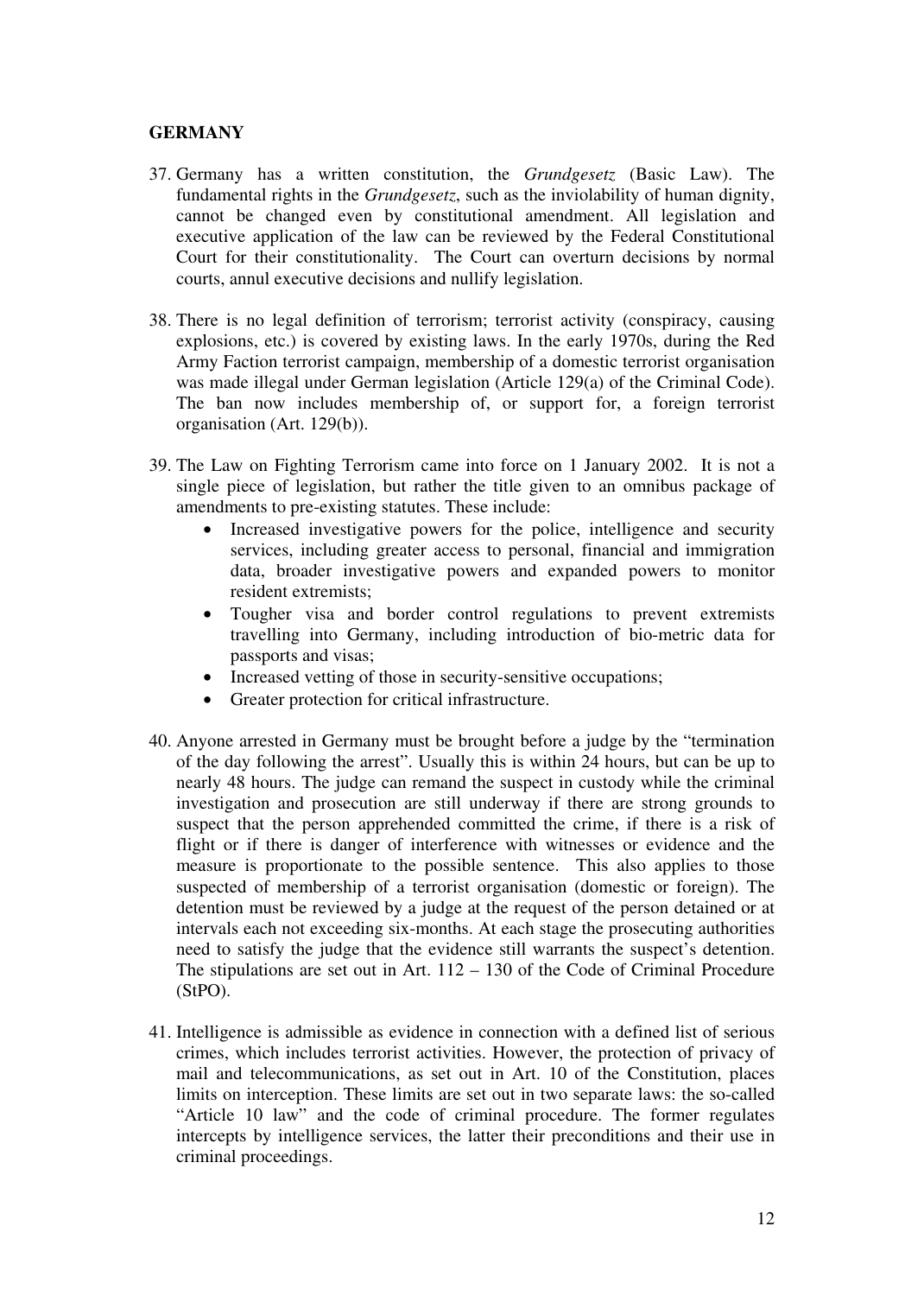- 42. Under the Law of Association (*Vereinsgesetz*), the government can ban organisations that promote illegality or undermine the constitution. Religious organisations were exempted from this law, but in one of the first measures introduced after 11 September attacks this "religious privilege" was removed. In the recent past, six organisations and corporations (Hizb-ut-Tahrir, Al Aqsr, Yeni Aqit, Kalifatstaat, E. Xani Presse- und Verlags-GmbH and Yatim Kinderhilfe) have been banned from operating under domestic legislation for promoting extremist views, violence, anti-semitism or sedition. The banning orders cite either written material produced by the groups or speeches by their leaders as evidence of their breach of the law. Membership of the group does not amount to a criminal offence, but all activities, fund-raising, meetings etc. are covered by the ban and may under certain circumstances become a criminal offence. Representative offices are closed and accounts frozen. Those organisations banned under the Law of Association have the right of appeal to the courts. To date, no appeal has been successful.
- 43. The Residence Law (*Aufenthaltsgesetz*), which came into effect on 1 January 2005, tightens the provisions for expulsion and deportation of foreigners. This Law includes a provision for the exclusion or expulsion of non-German nationals who undermine public safety and order by inciting hate or violence against sections of the population, or by denigrating them. This makes "hate preaching" grounds for expulsion. The law also allows the authorities to prohibit or restrain the political activities of foreigners and expel them if they fail to abide by these restrictions.
- 44. In German law a distinction is made between expulsion and deportation with regard to terminating the residence of foreigners. Those who are German by birth may qualify for another nationality, but this is not stated in law. Those seeking naturalisation are generally required to renounce their other nationality before they are granted German citizenship. Should they subsequently reclaim their former nationality they would by law forfeit their German citizenship. The constitution states that citizenship can only be withdrawn if the person does not become stateless as a result.
- 45. Following an expulsion order a foreigner's residence authorisation lapses and he or she is obliged to leave the country. Deportation involves the actual enforcement of the obligation to leave the country. Under the Residence Law responsibility for exclusion and deportation falls to the *Laender* authorities. Unlike in asylum procedure legislation, in the area of expulsion and deportation full legal process is instituted under the Code of Administrative Procedure. Exclusion or deportation is in some cases suspended whilst the individual exercises their right of appeal. Legal proceedings range from provisional legal protection to principal proceedings before Administrative Courts, Higher Administrative Courts and the Federal Administrative Court right through to appeals brought before the Federal Constitutional Court and the European Court of Human Rights. The individual can also apply to the Committee against Torture and the Human Rights **Committee**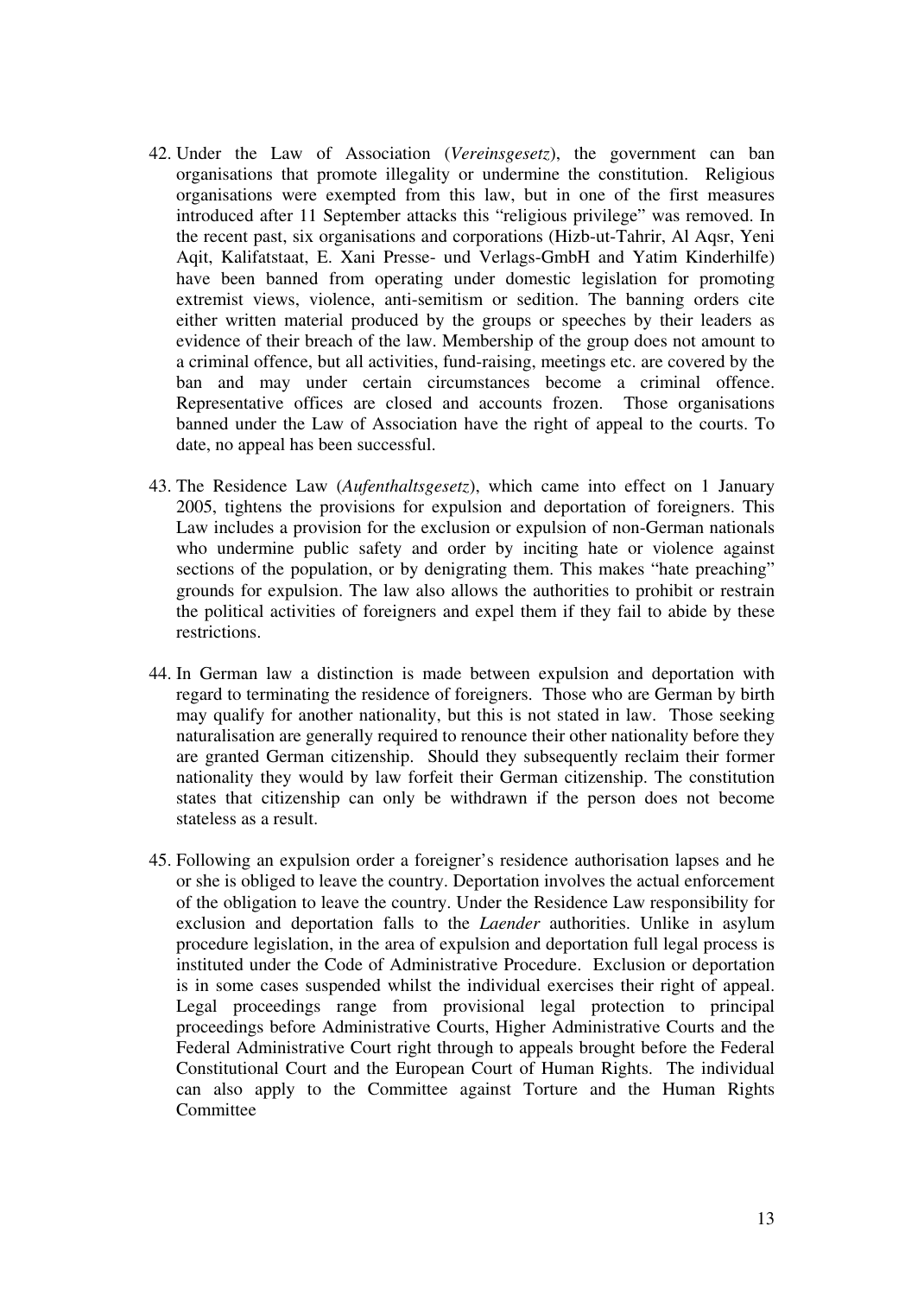46. Where expulsion would breach Article 3 of the European Convention of Human Rights (ECHR) or is otherwise not possible due to their family or personal connection to Germany then the individual can be made subject to certain supervision orders (Art. 54 *Aufenthaltsgesetz*), including a ban from using electronic communication and/or a requirement to report regularly to the police.

### **Case Study: Metin Kaplan**

Metin Kaplan, leader of Kalifatstaat ("Caliphate State"), was sentenced by the competent criminal court in 2000 to four years in prison for inciting members of his group to murder a rival. The administrative court withdrew his refugee status. Kaplan remained in prison after his sentence was completed, pending the execution of an expulsion order. The Cologne court rejected the *Land* authorities' bid to have him sent back to Turkey, ruling that there was a risk of torture or the risk that testimonies allegedly given by witnesses under torture would be used. Kaplan was released on 27 May 2003 and continued to live in Cologne under a supervision order while the *Land* government appealed.

The Interior Minister sought to overcome concerns that Kaplan risked torture in Turkey by seeking formal assurances from Ankara that Kaplan would receive a fair trial and would not be mistreated in detention. The diplomatic assurances that were obtained were presented to the court, which agreed to take them into account.

In October 2004 the higher administrative court ruled that Kaplan could await the appeal against expulsion outside the country. The administrative court stated that there was no concrete risk of torture in Turkey. That judgement was confirmed by the Federal Administrative Court (BVerwG) after the deportation of Kaplan. He was immediately re-arrested and flown to Istanbul, where he has since been found guilty of treason.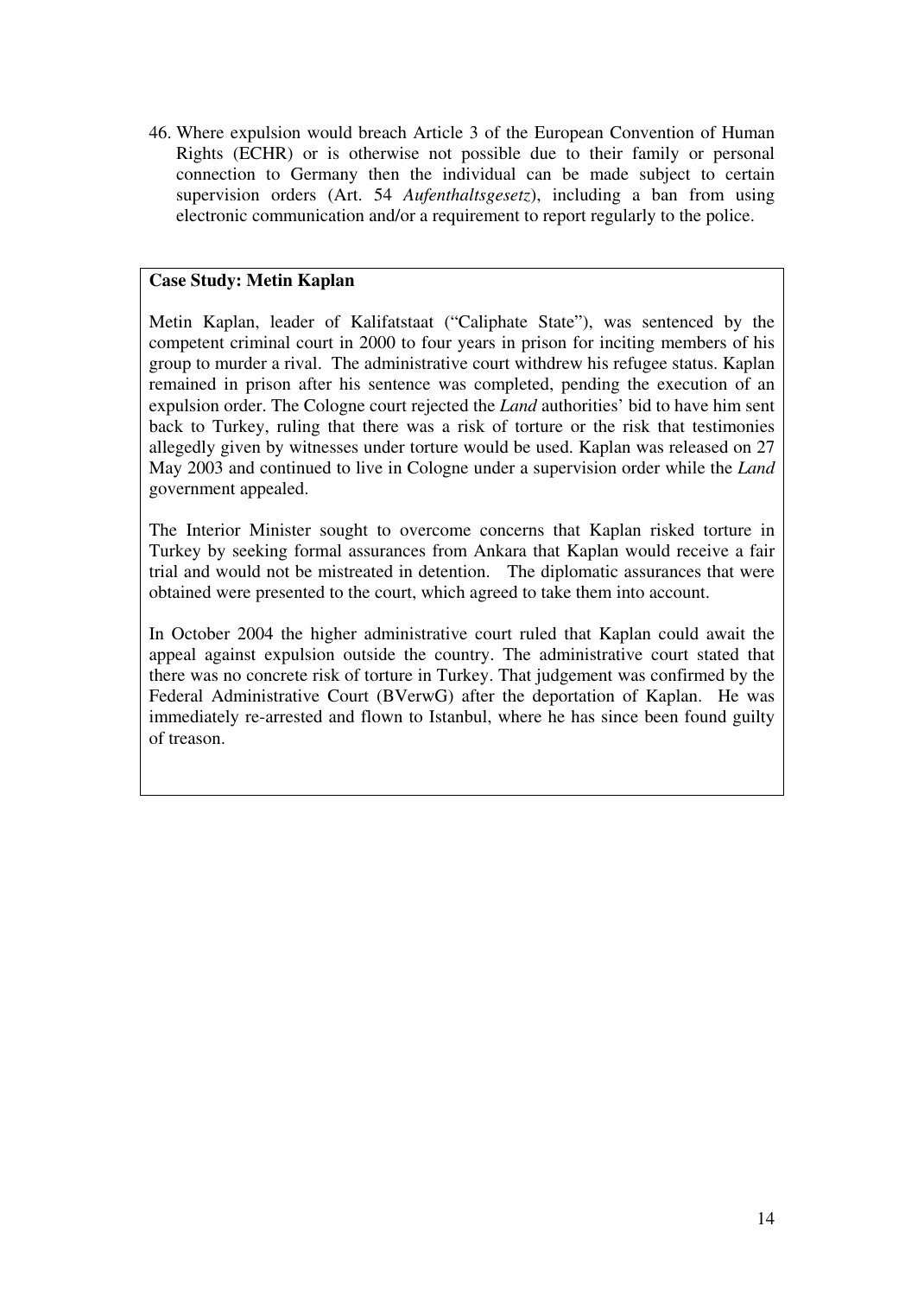## **GREECE**

- 47. The Greek legal system is a civil law system. Greece is a dualist system requiring domestic legislation to give effect to international treaties. In domestic law Constitutional provisions prevail over any other provision of law.
- 48. Law 3251/2004 was introduced in July 2004 and amended the first anti-terrorist law, Law 2928/2001. Under Law 3251/2004 terrorism is defined as: an act committed in such a way or to such an extent or under such circumstances that it could seriously damage a country or an international organisation, and is aimed at inducing fear among the population or forcing illegally any public authority or international organisation to proceed to any act or to refrain from proceeding to it or to seriously harm or destroy the fundamental constitutional, political or economic structure of a country or an international organisation. The law cites 22 types of offences considered as terrorist acts when committed under the above criteria. These include murder, serious bodily injury, abduction, offences linked to the possession of explosives or chemical substances, food adulteration, water poisoning etc. Acts that aim at establishing a democratic regime or at defending or restoring such a regime as well as acts committed in the exercise of fundamental civil, political or any other rights provided for by the Constitution or the ECHR are deemed not to be terrorist acts.
- 49. Law 2928/2001 states that persons who set up or join structured criminal organisations with continuous activity, whose aim is to commit a serious crime set out in that law, were liable to terms of imprisonment of ten years or more, depending on the circumstances. Association with a terrorist group is punishable if it takes the form of facilitating its actions in any practical way. Simple ethical or psychological support is not punishable provided those who have offered it do not seek any economic or material gain. However, Article 47 of the Criminal Code provides for the punishment as accessory, at a reduced sentence, of anyone intentionally providing aid to a person before or during the perpetration of an unlawful act committed by that person.
- 50. Law 2928/2001 also introduced a number of provisions enabling the authorities, subject to specified judicial scrutiny, to infiltrate a terrorist group, control transport and communications, record terrorist activities by all technical means, cross-check data of a personal nature and check activities of their accounts at financial institutions. The law also allows for DNA testing where well-founded suspicions about a person's involvement in a terrorism-related crime exist. It also provides for protection of witnesses or other persons and for measures of leniency for criminals (including terrorists) who co-operate with the authorities.
- 51. Other key legislative changes introduced by Law 3251/2004 include:
	- the leader of a terrorist group is now punishable by at least 10 years' imprisonment;
	- acts of terrorism may be committed by a single individual;
	- some preparatory acts are punishable by at least 10 years imprisonment;
	- the threat to commit an act of terrorism is an offence punishable by two years imprisonment;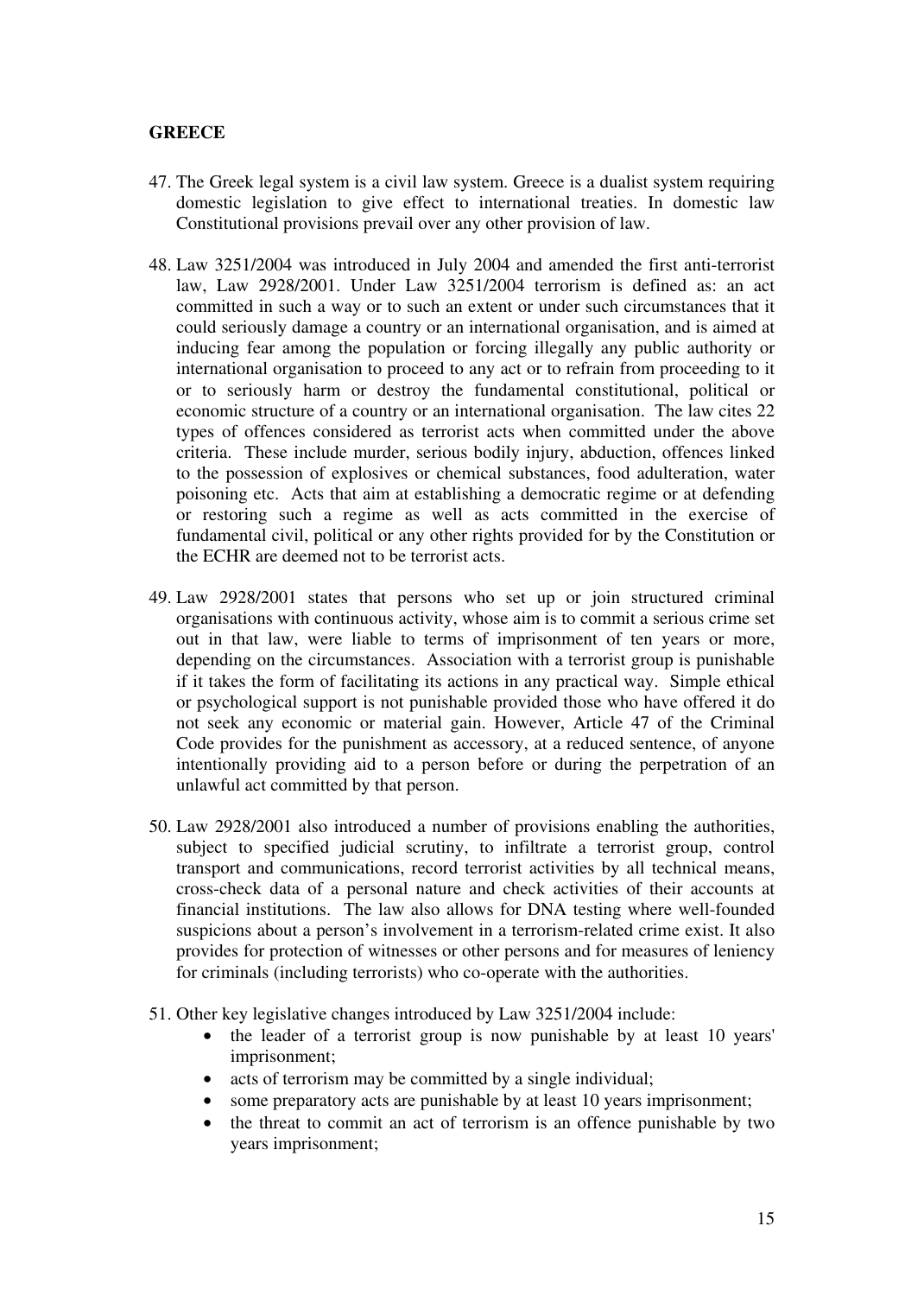- terrorists convicted to terms of life imprisonment must serve at least 25 years of their term before having the right to ask for release;
- the statute of limitations for acts of terrorism is extended by Law 3251 from 20 to 30 years, but only regarding terrorism-related offences punishable by life imprisonment.
- 52. Under law 2265/1994, jurisdiction over organised crime and terrorist activity was assigned to a special Judicial Council headed by a Special Prosecutor. The Special Prosecutor has nation-wide jurisdiction and handles cases of terrorism on his own or in collaboration with other prosecutors at local level, supervises police preliminary investigations with special emphasis on coordinating the anti-terrorist service in the field of investigation and exchange of information whenever more than one police departments are involved, monitors the investigation procedure and checks the evidence collected. The Special Prosecutor may liaise with any other government authority for information and for collecting evidence.
- 53. A particular branch of the police force, the Directorate for Special Violent Crimes (DAEV), is responsible for terrorism. An arrest is possible only when a person is caught *in flagrante delicto* or under a specially and fully justified warrant or bill issued by a Judicial Council. However, following the issuing of an arrest warrant by the competent public prosecutor, arrests can be made by all civil and military authorities throughout the country.
- 54. Arrested persons must be brought before the public prosecutor within 24 hours of their arrest who then refers those arrested to the examining magistrate. Examining magistrates do not specialise in terrorist crimes; they deal with the full gamut of crimes.
- 55. Arrested persons are held, pending trial, until the public prosecutor or any other competent authority, decides to issue a warrant of temporary imprisonment or a warrant of release. Arrested persons may appeal against decisions ordering their temporary imprisonment to the Council of the Court of Misdemeanours within five days. The five days are not counted from the day of arrest but from the day on which the warrant was issued. If an appeal is rejected arrested persons may be held for a period of up to 12 months and, under extraordinary circumstances, 18 months. 'Extraordinary circumstances' are considered to be 'established' if the Council of the Court of Appeals issues a specifically reasoned decision on the subject.
- 56. Regarding criminal procedure, the main investigation of terrorism-related crimes is conducted under the supervision of the Council of Judges of Appeal. Following the conclusion of the main investigation, the file is forwarded to the Appeal Prosecutor who submits it together with his recommendation to the Council of Judges of Appeal. Similarly, terrorism-related trials are conducted by a Court of Appeal, i.e. a three-member senior court for the hearing of felonies, whose members are Judges of Appeal. As in other felony cases there is no jury.
- 57. Greece is a signatory to the ECHR, the ICCPR and the CAT.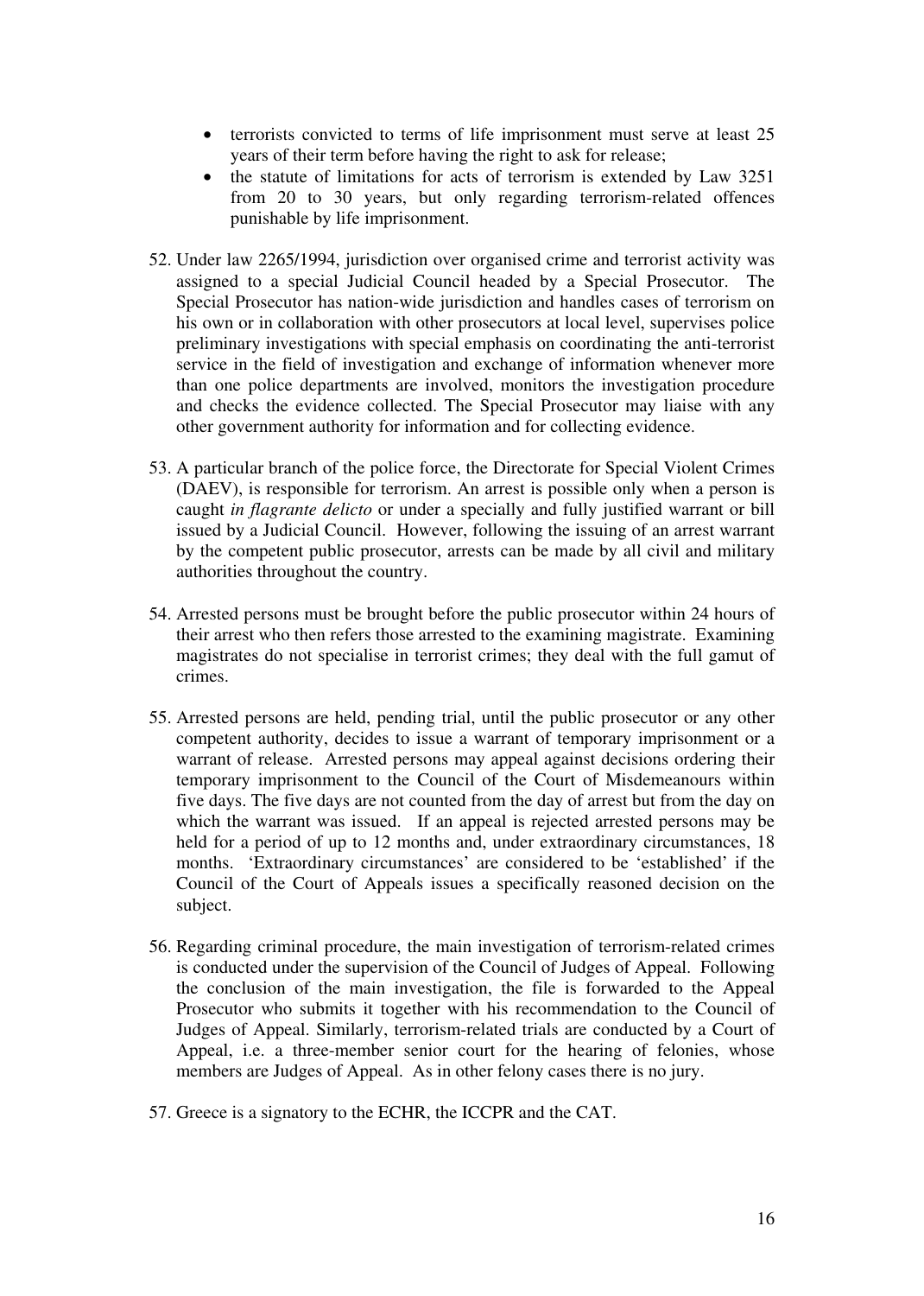- 58. Where an individual holds dual nationality their Greek citizenship can be revoked on grounds of national security/national interest. The state authorities are responsible for determining what amounts to 'national security' or 'the national interest'. This provision is rarely used. If such a decision is taken it affects only the person concerned and does not extend to family members.
- 59. Deportation of non-Greek citizens is permitted if they have been convicted of a freedom-depriving sentence of at least one year or, irrespective of the severity of the sentence, if they have committed crimes against the form of government, treason, crimes regarding drugs, legalisation of income from illegal activities and a number of other offences. Competent authorities may suspend deportation when this is dictated by *force majeure*, humanitarian considerations or when some other exceptional reasons exist regarding the individual's or his/her family's life or health.

### **Case Study: The November 17 trial**

The effectiveness of counter-terrorism legislation was tested during the investigation and subsequent trial of 19 alleged November 17 (N17) terrorists arrested in the summer of 2002. The trial took place from March to December 2003 and was the first to be conducted under the new legislation. Of the 19 defendants, 15 were convicted of a number of crimes, including creating and participating in a criminal (terrorist) organisation, murder, bodily injury, robbery, explosions, possession of explosives etc. Alexandros Giotopoulos, the alleged leader of N17, was sentenced to 21 terms of life imprisonment plus a further 25 years imprisonment for committing more than 200 terrorist offences. Another leading member, Costas Koufontinas, was sentenced to 13 terms of life imprisonment plus 25 years. All of those convicted received the maximum sentence for their respective offences.

Many also had their enjoyment of certain civil rights suspended. The suspension could result in the loss of (or inability to acquire) elected, public or other communal office or the loss of any rank or position in the armed forces. Amongst other things the suspension would mean that the individual would not be able to act as a member of a jury or be employed as an expert by public authorities. Those who were sentenced to life imprisonment received suspension of their civil rights for life (subject to a right of appeal or an application to have the suspension withdrawn after 5 years).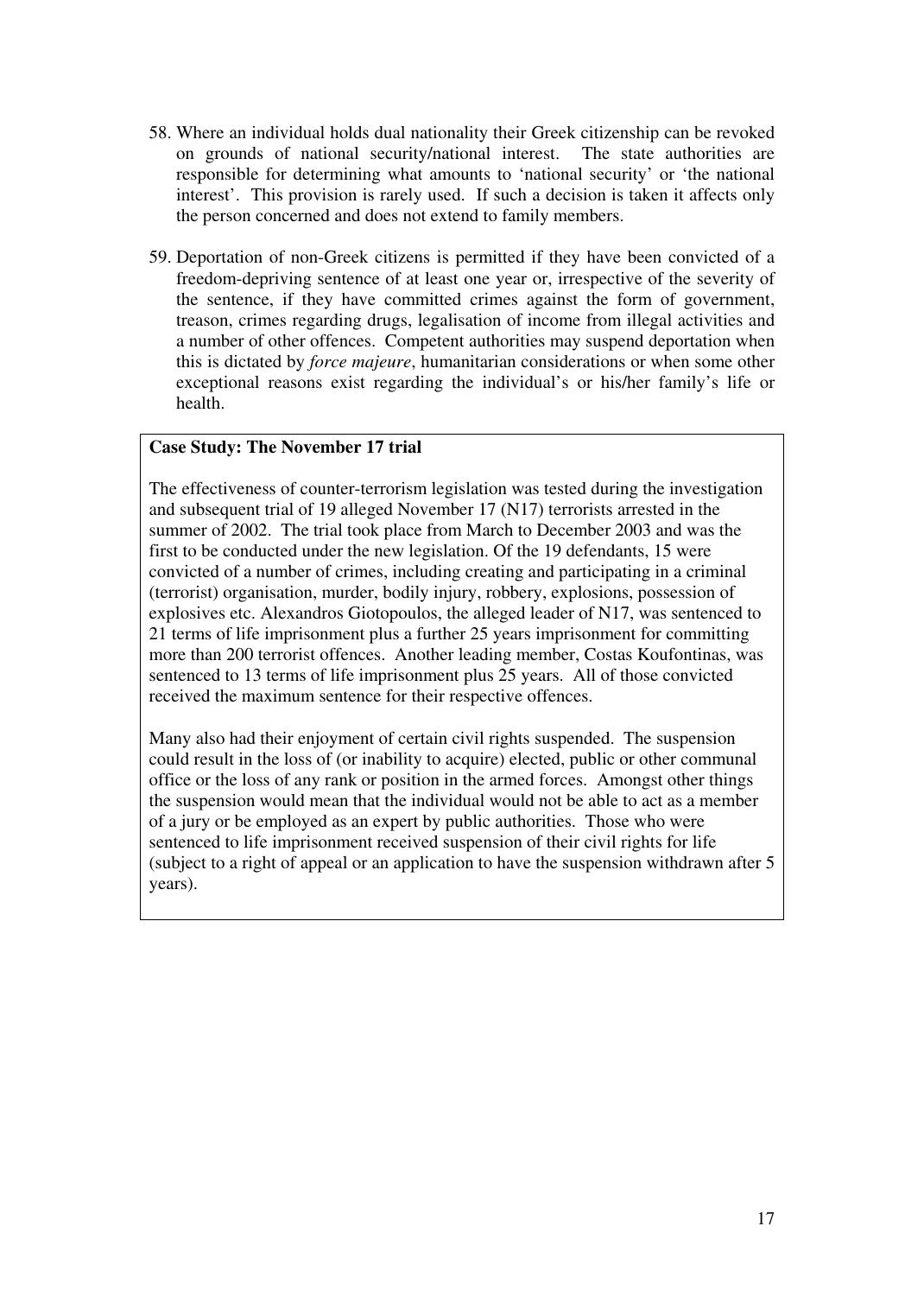## **ITALY**

- 60. Italian law is rooted in the 1948 Constitution. Legislation is decided upon by Parliament and the Senate and formally promulgated by the President and may be subject to constitutional scrutiny by the Constitutional Court. Legislative provisions found by the Constitutional Court to be incompatible with the Constitution are repealed and must be amended.
- 61. The definition of terrorism in Article 270 *bis* of the Italian Penal Code has been widened by Law 155/2005, which came into force on 2 August 2005, and includes promoting, constituting, organising, managing or financing organisations which intend to carry out violent activities, or assisting any individual (excluding a close relative) who participates in such organisations. It also includes enrolling or training individuals to carry out violent activities if, in view of their nature or context, such activities might cause grave harm to a country or international organisation, and are intended to intimidate the population or to constrain the powers of the state or international organisations to carry out or not carry out any activity, or to destabilise or destroy fundamental political, constitutional, economic and social structures of a country or of an international organisation. This includes foreign states and international organisations or institutions. This definition is in addition to other acts defined as terrorism or as carried out for terrorist purposes in international conventions or laws to which Italy is bound.
- 62. Law 438 of 15 December 2001, on Urgent Measures Against International Terrorism, extended the provisions of Art. 270 of the Penal Code to cover international terrorism. Art. 270 *bis* provides for a term of imprisonment of between 7 to 15 years for individuals found to promote, constitute, organise, lead or finance organisations which promote violence for terrorist ends or to upset the democratic order. It also provides for imprisonment of 5 to 10 years for individuals who associate with such organisations. Art. 270 *tris* provides for imprisonment for up to 4 years for those harbouring or assisting terrorists, with the exception of close relatives.
- 63. Law 438/2001 and Law 155/2005 give the police and other investigating authorities increased powers to pursue terrorists. These permit, for example, the authorities to make use of false identities or receipt of money or drugs, subject to safeguards. They also allow the interception of communications by law enforcement agencies where necessary to gain information for the prevention of terrorism. The maximum period of interception permitted by the Procurator is 40 days, which may then be extended for further 20-day periods. There must be clear justification of the need, and the information so acquired can be used only for investigative purposes, not in criminal proceedings.
- 64. Law 155/2005 strengthened the provisions in Law 438/2001. Notably, Art. 2 of the Law enables the discretionary granting of one-year renewable (and also rescindable) residence permits, or full residence permits, to illegal foreigners who collaborate with the authorities. The existing law pertaining to Italian residence permits for foreign nationals was updated to provide for compulsory electronic cards containing information on the individual.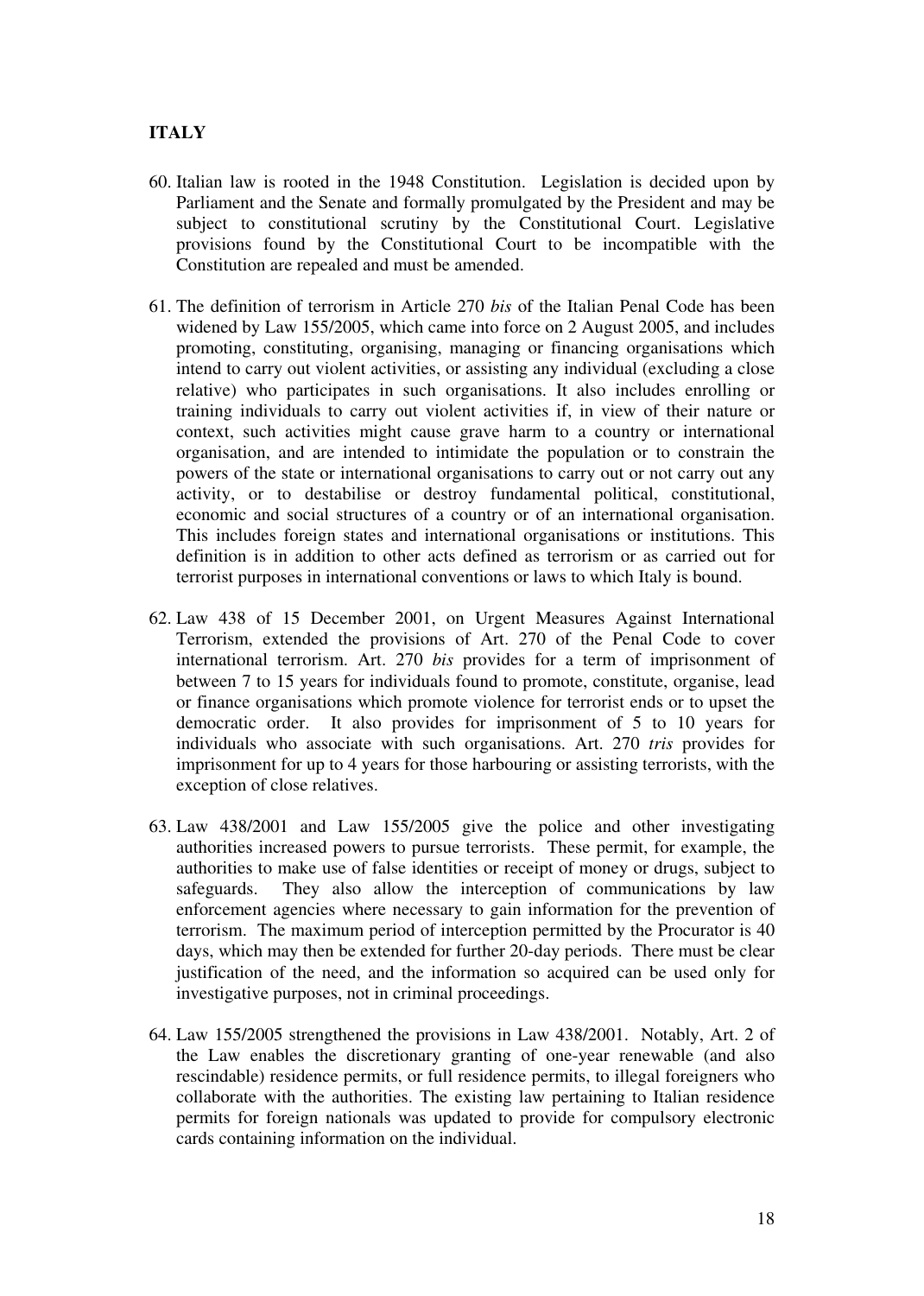- 65. The Law gives the Interior Minister new powers to control the movement and sale of certain types of detonator and explosive. Those who unlawfully instruct in the use of explosives or other dangerous substances, including over the internet, may be imprisoned for 1 to 6 years. The Minister is also empowered to make licensing or training of pilots subject to the prior authorisation of the Chief of Police for six months to two years while the latter verifies that there are no contra-indications for public or state security.
- 66. New provisions for identification of individuals include authorisation to take samples of saliva or hair for DNA testing without consent in cases of suspected terrorism, with the caveat that the dignity of the individual must be respected. Suspects may also be held for up to 24 hours without access to a lawyer to enable identification to be verified. Those using false documents may be imprisoned for 1 to 4 years, longer if they help others to use false documents.
- 67. Law 438/2001 made the confiscation of assets of convicted terrorists obligatory when the assets were destined for use in the commission of crimes or were the profit, product, price or work of crime.
- 68. Italy does not maintain a separate national list of terrorists or terrorist organisations, but enforces the EU and UN lists.
- 69. Provisions originally developed in the context of legislation dealing with illegal immigration allow for the expulsion of foreign nationals under Italian law. Italy permits dual nationality and once a non-Italian has acquired Italian citizenship it can only be revoked where the individual accepts public or military service for a foreign State against the express wish of the Italian authorities or bears arms against Italy.
- 70. Expulsions of non-Italian nationals have been expanded to encompass terrorismrelated grounds. Legislative Decree 286/1998 as amended by Law 189/2002, Law 271/2004 and by Law 155/2005, specify how expulsions can be carried out. There are three sets of circumstances under which administrative expulsions are possible.
- 71. First, the Interior Minister may order the expulsion of a foreign national whether resident in Italy or not – on the grounds of a threat to public order or State security or where there are good reasons to believe that the continued presence of such foreign national may in any way facilitate terrorist activities or organisations, including of an international nature. The Prime Minister and the Minister of Foreign Affairs must be informed prior to the expulsion. This expulsion order prohibits the expelled person from re-entering Italy for at least five years, and usually for ten years. In general, such expulsions are permitted when there is information to show that an individual is a threat to national security but the evidence is not considered sufficient for prosecution. Individuals have been expelled from Italy by the Interior Minister following investigations into certain Islamist groups and reported attendance at training or combat courses.
- 72. This type of expulsion may be appealed only to the Regional Administrative Court of Lazio or, if based on Law 155/2005, to the local Regional Administrative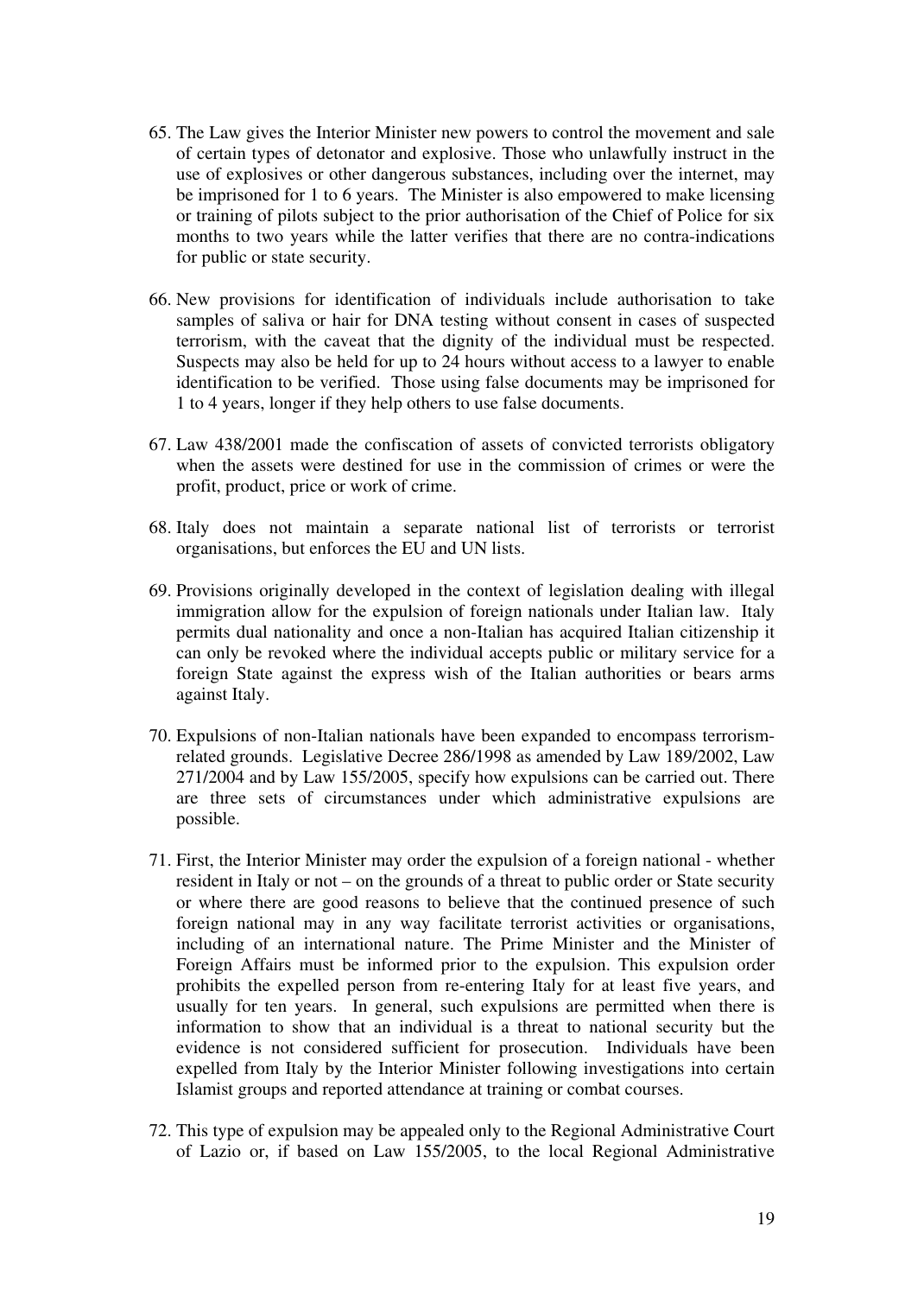Courts. The Administrative Court's decision is subject to two further appeals to the Council of State and, only on points of law, to the Court of Cassation. The appeal is non-suspensive and the expulsion order is immediately enforceable. Furthermore, under Law 155/2005, if the information based on which the expulsion was ordered derives from secret investigations or involves state secrets, the information may be withheld for two years thus, effectively, suspending the appeal process for that period. Both of these provisions will expire automatically on 31 December 2007.

- 73. Second, a *Prefect* can expel a foreign national not complying with the conditions under which they were permitted to stay in Italy (for example an expired visa, working illegally).
- 74. Third, a *Prefect* can expel a foreign national if he habitually engages in criminal activity; lives wholly or in part from the proceeds of crime; behaves in a way that offends or puts at risk the moral or physical wellbeing of young people, public health or the public peace; or belongs to a mafia type organisation. Since 2 August 2005 a *Prefect* may also expel a foreign national if he is operating in a group or alone to carry out criminal acts aimed at subverting the democratic order of the state.
- 75. Appeals against an expulsion order made by the *Prefect* may be made only to the Justice of the Peace (*Giudice di Pace*). Such appeals have no suspensive effect on the expulsion and can also be lodged through Italian consulates overseas. However, under Law 286/1998, as amended by Law 271/2004, the enforcement of such expulsion orders must be made through escort orders to the frontier, adopted by the local Chief of Police, which are subject to prior judicial review by the Justice of the Peace through a judicial ratification process (*convalida*). Thus, within 48 hours of the adoption of the escort order the judge must be informed and a hearing in the presence of the subject of the escort order and their legal representative must be held. The judge then ratifies or annuls the order within 48 hours of the hearing. The Constitutional Court has stated in its decision 105 of 10 April 2001 that: "…it is the very force of the constitutional principle set out in Art. 13 which imposes interpretation of the control demanded of the judge of the *'convalida'* in its widest sense: a control which cannot stop at the boundaries of the expulsion proceedings, but which must involve the motives which have induced the administration to adopt that peculiar executive modality of the expulsion – the escort to the frontier – which is the immediate cause of the limitation of the personal freedom of the foreign national…" (unofficial translation). The judge's decision is appealable by both the individual and the State, but only to the Court of Cassation on points of law. Such an appeal is nonsuspensive.
- 76. The new law 155/2005 states that expulsions ordered for reasons of public order and security, or involvement with terrorist activity, should be carried out immediately. The Interior Minister's ability to rapidly expel individuals has been demonstrated in several cases in August and September 2005.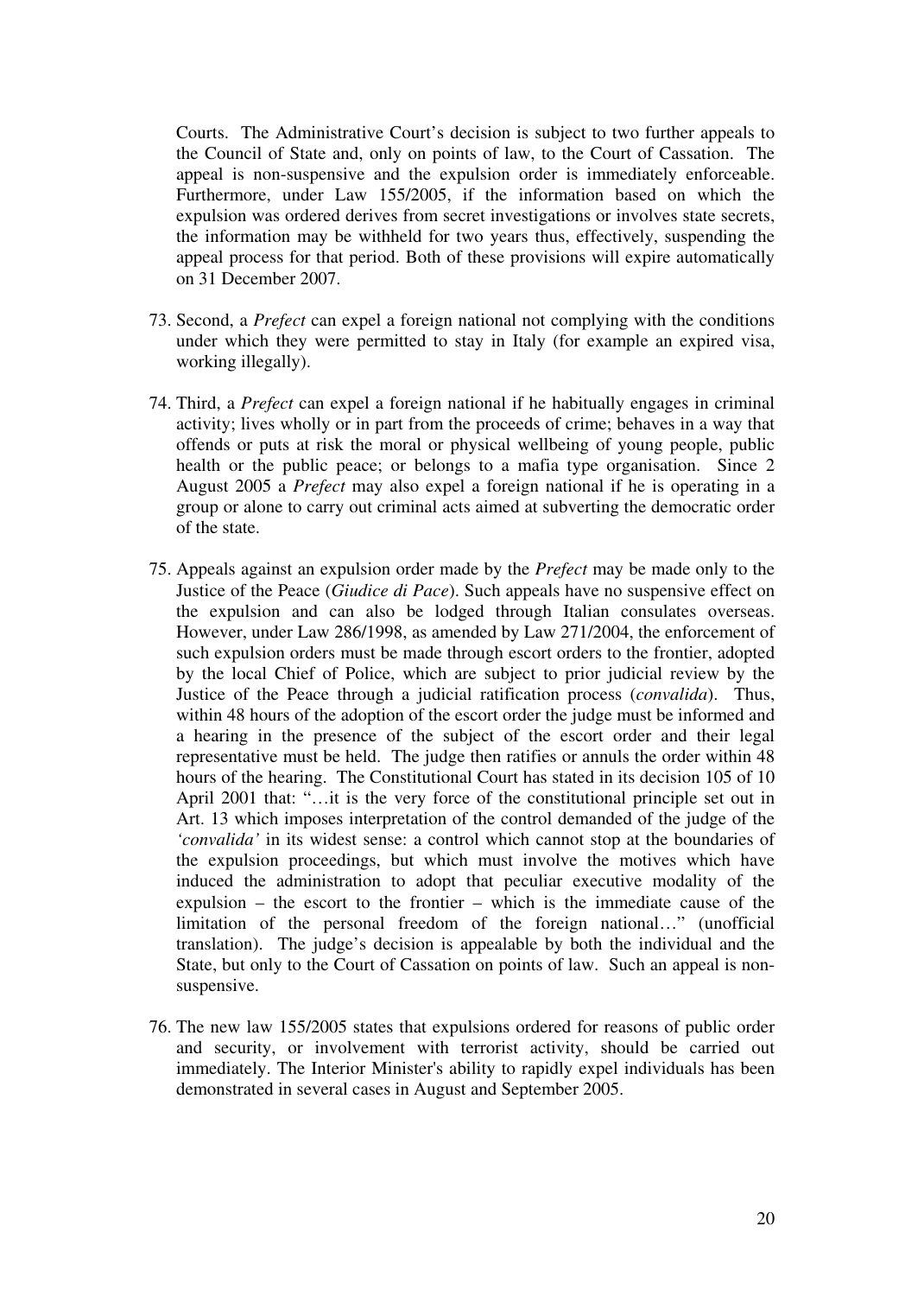- 77. The 1998 legislation provides explicit protection against expulsion in circumstances where the individual may be persecuted for reasons of gender, language, citizenship, religion, political opinions or social conditions, or where they may risk being extradited to another country where such protection from persecution may not exist. This reflects guarantees set out in Art. 3 of the Italian Constitution. The Constitution also guarantees to all individuals, citizens or foreign nationals, the inviolable rights of man (Art. 2), and that the legal condition of foreign nationals is to be governed by the law, in compliance with international rules and treaties (Art. 10).
- 78. The Italians are signatory to the ICCPR and the CAT and allow individual petitions to their respective human rights monitoring body for both instruments.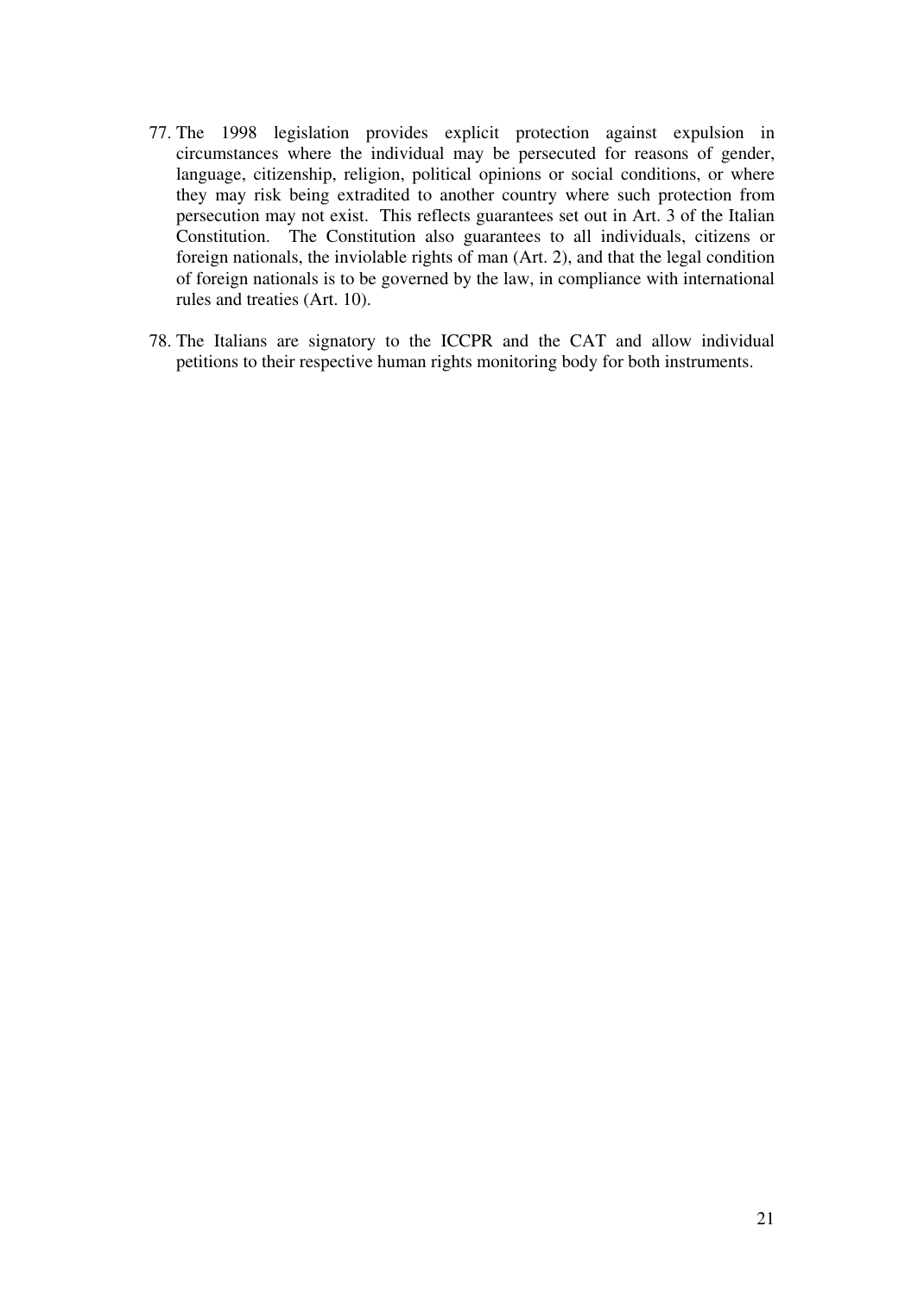## **NORWAY**

- 79. Norway's 1814 Constitution and 1902 Penal Code form the basis of relevant domestic counter-terrorism law. Norway has a dualist system, whereby after the ratification of international treaties further legislation is required to give effect to them in domestic law.
- 80. In June 2002 Norway amended the Penal Code with a view to establishing effective legislative measures against acts of terrorism and the financing of such acts. The amended section 147a now defines terrorism as a criminal act committed with the intention of:
	- seriously disrupting a function of vital importance to society, such as legislative, executive or judicial authority, power supply, safe supply of food or water, the bank or monetary system or emergency medical services or disease control;
	- seriously intimidating a population; or
	- unduly compelling public authorities or an intergovernmental organisation to perform, tolerate or abstain from performing any act of crucial importance for the country or organisation, or for another country or another intergovernmental organisation.
- 81. The amended Penal Code sets out that terrorist acts are criminal and are punishable by a term of imprisonment not exceeding 21 years and imposes a maximum sentence of 12 years imprisonment for those who intend to commit acts of terrorism, co-conspirators and accomplices. The Penal Code also makes it a serious criminal offence, punishable by up to 10 years imprisonment, to directly or indirectly finance terrorist acts or make funds available for such financing. Once again, accomplices are liable to severe penalty.
- 82. Norway follows the EU lead on the proscription of terrorist entities, although each new addition / subtraction is assessed on a case-by-case basis by the Ministry of Foreign Affairs in close consultation with the Justice Ministry and other relevant authorities.
- 83. On 5 August 2005 new laws on police methods to prevent serious organised crime and terrorism came into force. These include provisions for police surveillance (including electronic and technical measures) of individuals if there are good grounds for believing a particularly serious crime is being prepared (including a terrorist act). A court must approve any such surveillance; the hearings are closed and a security-cleared defence lawyer will be appointed. The defence lawyers are not informed of their client's name or names.
- 84. A suspect can be detained for a maximum of 48 hours. If the authorities have reasonable grounds to suspect a criminal act has been carried out, or has been attempted, the judge can grant further periods of detention (usually in blocks of weeks) for further investigation to be pursued. Although the detention is not confined to a finite period of time, there are a number of requirements for detention, including a requirement for proportionality, which effectively limits the time someone may be kept in detention. A suspect can appeal to the regular courts of appeal.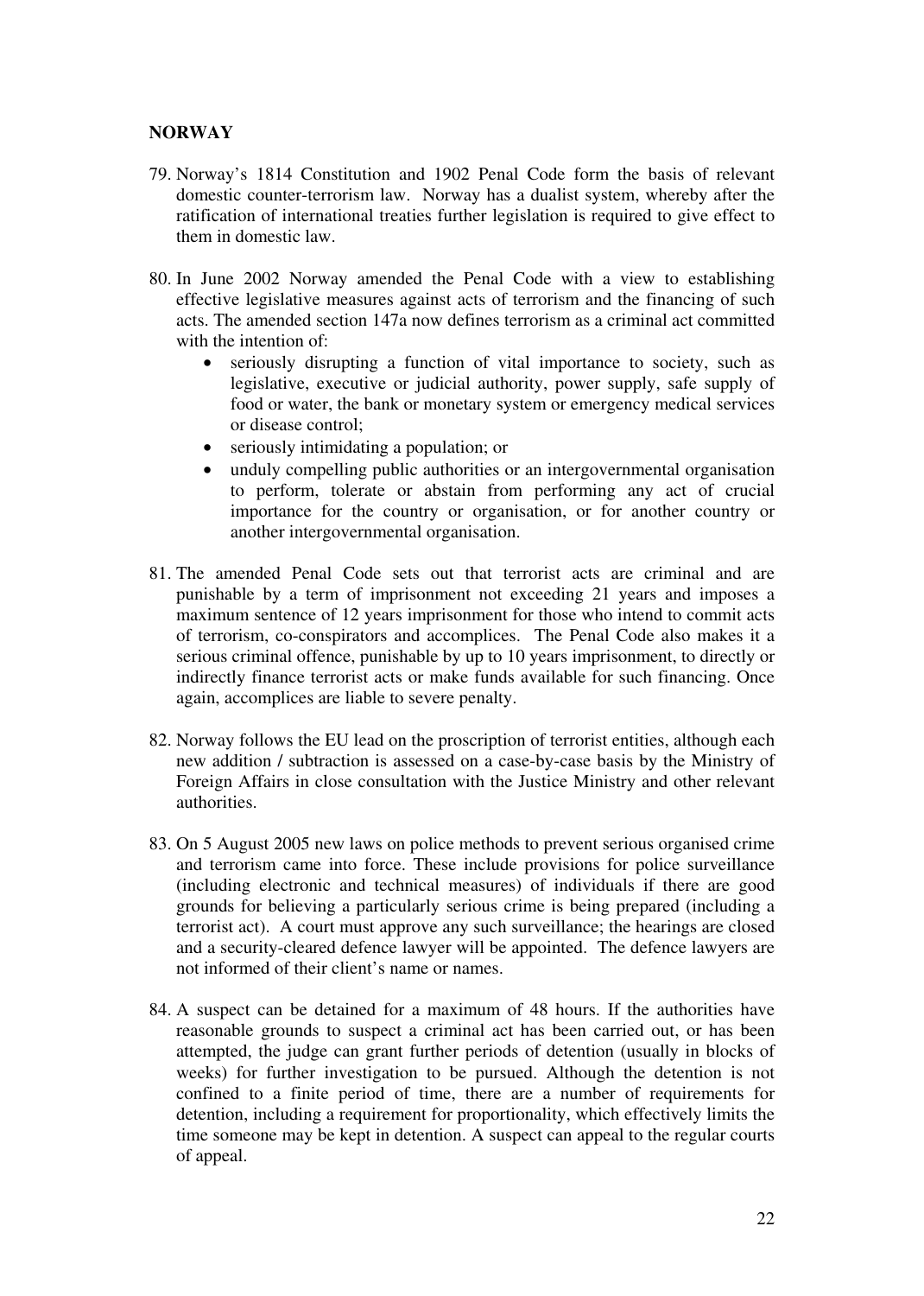- 85. Norway is a party to all 12 UN Conventions and Protocols relating to terrorism. The Penal Code requires that the Norwegian authorities immediately freeze any assets or funds belonging to any person or entity suspected of such acts, as set out in UN Resolution 1373. Fulfilment of the other relevant requirements of the 1999 Convention for the Suppression of the Financing of Terrorism is also provided for under Norwegian law.
- 86. Norway can deport foreign nationals. Dual nationality is possible in Norway but any citizenship achieved in this way can be revoked on national security grounds. However this has happened only rarely and is a slow legal process.
- 87. The Norwegian authorities cannot send foreign nationals to an area where they are in danger of being persecuted on account of their race, religion, nationality, membership of a particular social group or on account of their political views. This is regulated in the 24 June 1988 No. 64 Act concerning the entry of foreign nationals into the Kingdom of Norway and their presence in the realm ("Immigration Act"). The Act also states that no-one can be sent to a country where they risk being sent on to a country where they will face persecution on the above grounds. Furthermore, the authorities may not expel anyone who is in considerable danger of losing his life or being made to suffer inhuman treatment. This means that foreign nationals may also be protected against being returned to an area where there is a civil war or other violent conflicts. In principle, poverty or other social hardships will not be sufficient grounds to avoid expulsion. However, such factors may be important in connection with the evaluation of whether or not expulsion is disproportionately severe.
- 88. This approach is also dictated by the various international conventions to which Norway is party. According to Art. 110C of the Constitution, "[i]t is the responsibility of the authorities of the State to respect and ensure human rights. Specific provisions for the implementation of treaties hereof shall be determined by law". Norway has enacted 21 May 1999 No. 30 Human Rights Act to make the ECHR and the ICCPR, as well as other conventions, directly enforceable into Norwegian law. The CAT is not covered by this act, but transformed into national law on different relevant areas of the Norwegian legislation.
- 89. Exceptions may be made from the protection provisions described above if the Minister of Local Government and Regional Development determines that an individual is considered by the Norwegian authorities to be a danger to national security, or if someone has been convicted by a final judgement of a particularly serious crime and is therefore a danger to society. The same applies if an individual has been found guilty of a serious crime outside Norway before they enter Norway.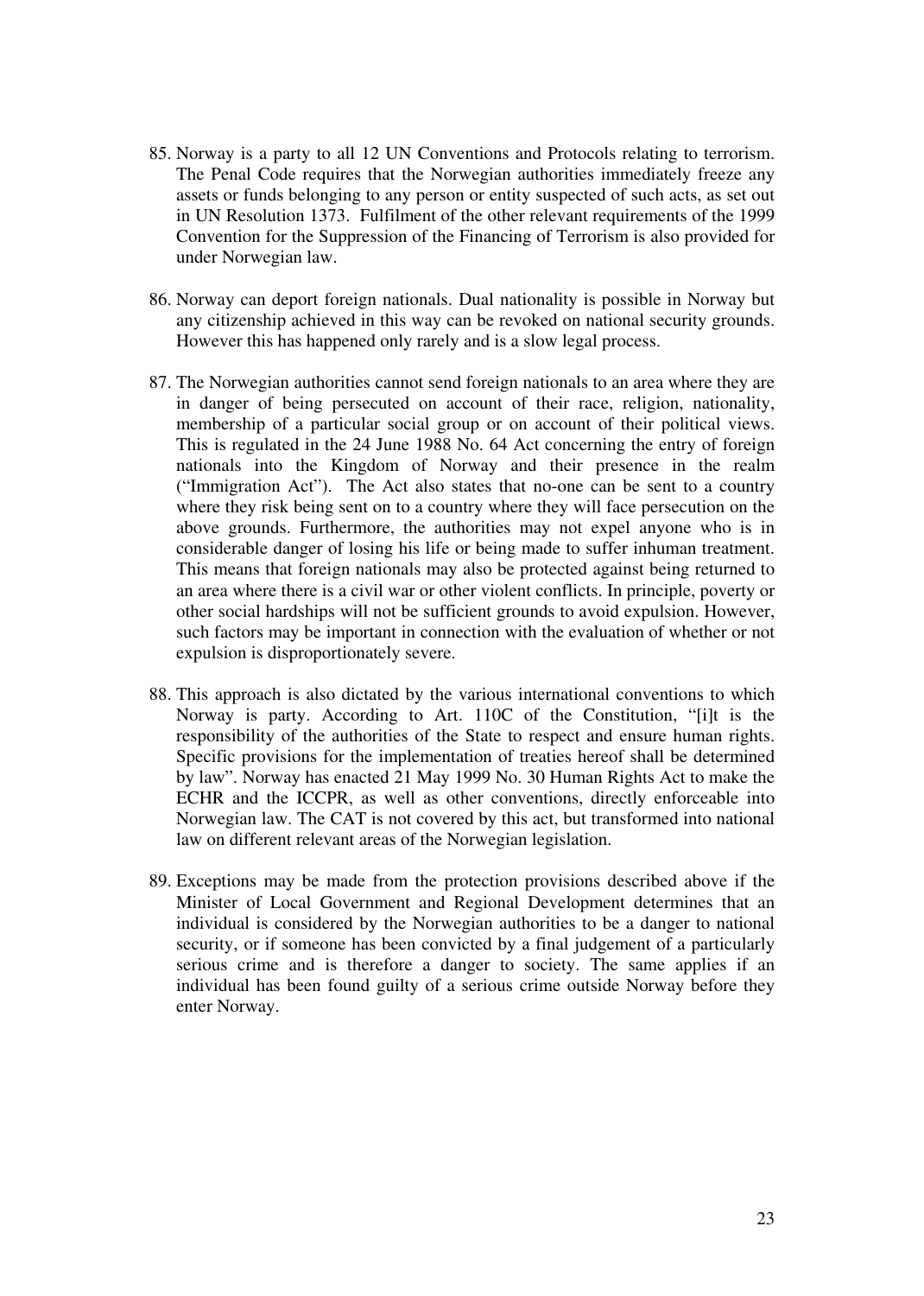### **Case study: Mullah Krekar**

Mullah Krekar (aka Najmuddin Faraj Ahmad) is the former head of the Northern Iraqbased Ansar al-Islam terrorist organisation. He was granted political asylum and awarded a Norwegian residence permit in November 1991 on the grounds that his life was in danger in his native Iraq. However, in 2002 he returned to Northern Iraq allegedly acting again with the Ansar al-Islam thus breaching the conditions of his asylum and residency. In September 2002 he was arrested in the Netherlands on his return from Iraq and, on his release in January 2003, sent back to Oslo. In February 2003 the Norwegian Government decided to deport Krekar and he was arrested a second time in March when they revoked his residency permit and travel / asylum documents.

Apart from the residency offences he was also charged with incitement to commit terrorist attacks against US troops in Iraq, and with the formation of a private militia in Northern Iraq. Krekar faced a separate extradition request from Jordan on drugs charges. The Norwegian courts found insufficient evidence to support any of these charges and released him in April, despite a police appeal. However, the Government continued to collect information in support of a retrial. In June and October 2003 the formation of a militia charge and incitement charge respectively were officially dropped against Krekar through lack of admissible evidence. In November the Norwegian courts rejected the Jordanian extradition request.

In January 2004 Krekar was re-arrested a third time and charged with the criminal offence (as opposed to the previous asylum and terrorism offences) of attempted murder in Northern Iraq (in the spring of 2002). He was released from custody six weeks later though the authorities continued to withhold his travel documents. In June 2004 this criminal case was dropped and Krekar now only faces the deportation order against him based on his illegal return to Northern Iraq in 2002 whilst claiming refugee status in Norway. This case continued in July 2005 with key officials testifying that he also represented a threat to national security due to his influence over religious fundamentalists. No decision has yet been reached.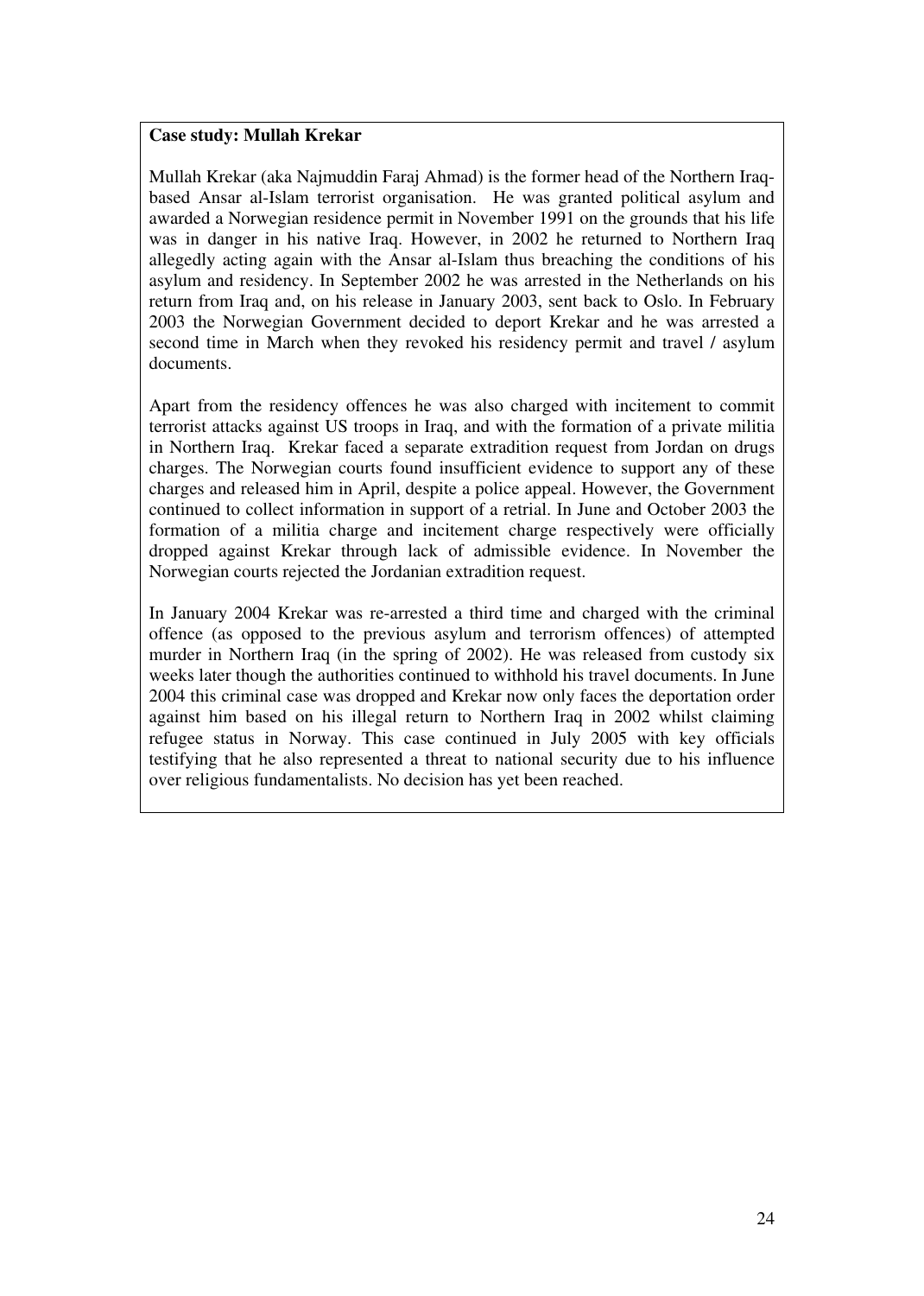### **SPAIN**

- 90. Spain has a civil law system based on the Napoleonic Code. The basis of the Spanish legal order is the Constitution of 1978. Spain has a monist legal system and the Constitution provides that validly concluded international treaties, once officially published in Spain, shall be part of the internal legal system. Art. 10(2) stipulates that "provisions relating to the fundamental rights and liberties recognised by the Constitution shall be construed in conformity with the Universal Declaration of Human Rights and international treaties and agreements therein ratified by Spain." The Constitutional Court can strike down laws inconsistent with the Constitution and hear appeals if constitutional rights are breached. These include the right to freedom, procedural guarantees governing detention, right to a fair trial, prohibition on torture and the death penalty. Citizens who claim that their rights under detention have been breached may also take their case to the People's Advocate (*Defensor del Pueblo*).
- 91. Spain does not have specific anti-terrorism laws. The general approach is to treat terrorism as an aggravated form of crime. Terrorism-related offences are set out in the Penal Code and procedural provisions in the Law of Criminal Procedure. The Penal Code states that an act constitutes a terrorist offence where the purpose of the act is to subvert the constitutional order or to effect serious disturbances of public order.
- 92. After the 11 March 2004 terrorist attacks in Madrid, legislative changes largely focussed on greater controls on the use and transportation of explosives. Since the attacks, the crime of conspiracy to commit acts of terror has been used to charge suspects whose planning was disrupted before an attack could be carried out. Offences of financing terrorism and glorifying terrorism (Penal Code, Art 571- 580) have also been used to disrupt terrorist support networks.
- 93. In terrorist and organised crime cases, there are a number of adaptations of normal procedures. In the first instance all cases are heard at the National High Court (*Audiencia Nacional*) and the investigating magistrate is an officer of that Court. The High Court has special security features, the staff are experienced in terrorist cases and the Court has developed detailed jurisprudence (particularly on ETA cases).
- 94. In terrorist cases, the judge may order that suspects be held incommunicado if they have grounds to believe that knowledge of the suspect's detention would prejudice the investigation. This involves a limitation of detainees' rights in two ways: relatives may not be informed of the detention, and legal assistance is provided by a duty solicitor, not a lawyer of their own choice. All other rights, including *habeas corpus*, continue to apply. The initial incommunicado order is valid for 72 hours following arrest. It can be prolonged for a further two days upon the authority of the investigating magistrate. After this period the investigating magistrate must decide whether to commence criminal proceedings. If so, the investigative magistrate may order preventive detention, at which point the suspect is transferred from police custody to judicial custody (prison). At this point, he may extend the incommunicado period by five days, exceptionally followed by a final period of three days. Thus, it is possible for a person against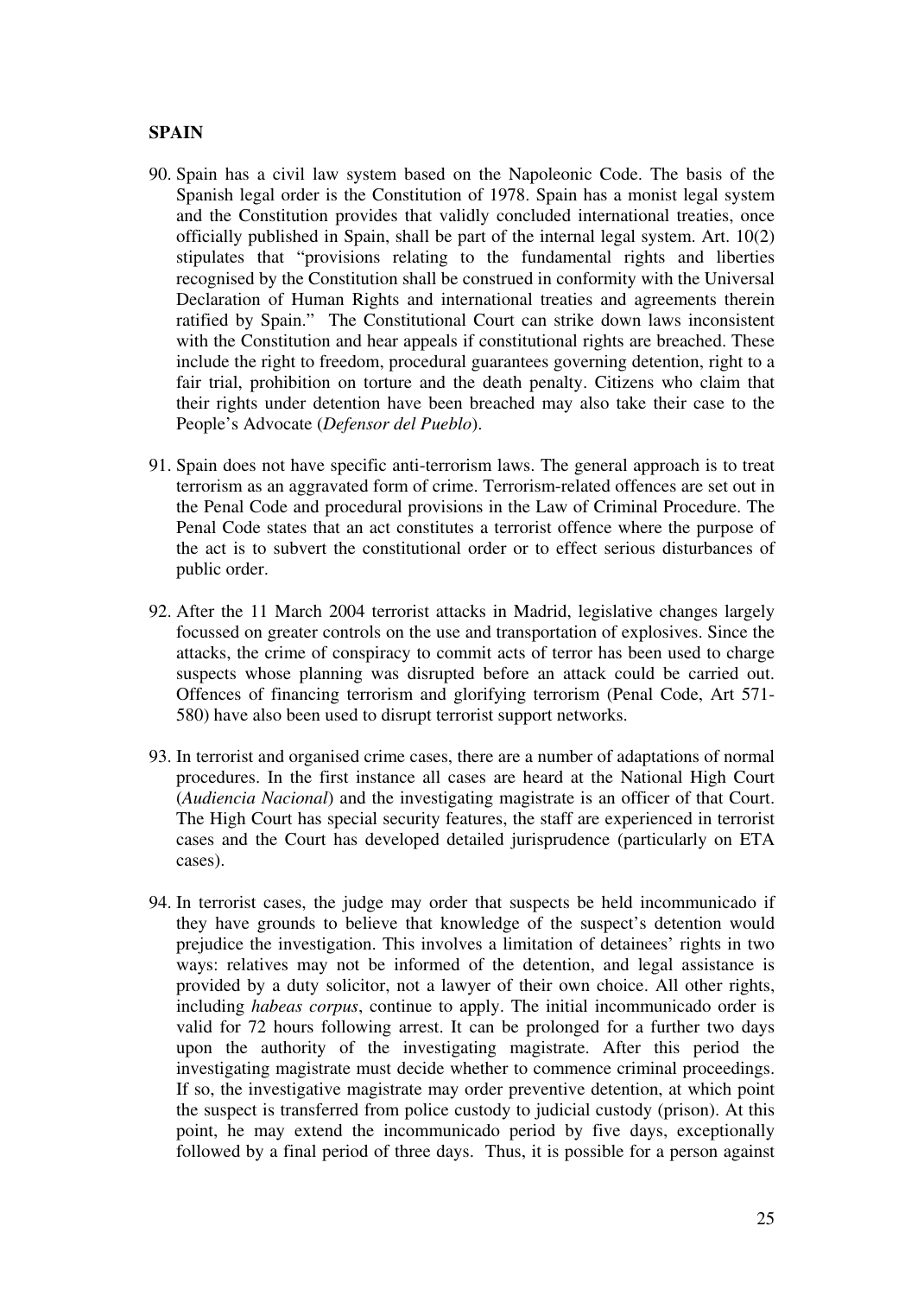whom criminal proceedings have begun to be held incommunicado for up to 13 days.

- 95. While the detainee is held incommunicado in police custody, he may be questioned in the presence of the duty solicitor (not a lawyer of his own choosing), who is called in immediately on arrest. The lawyer may advise their client on procedural matters, but may not consult privately with the suspect. A forensic doctor examines the detainee to ensure that they are not physically mistreated and sends a report to the judge. Within the incommunicado period of detention, the suspect is transferred to the judge at the National High Court who has three days in which to hold a judicial interrogation. If the judge thinks there is a case for prosecution, criminal proceedings begin and the suspect is transferred to judicial custody; if not, the detainee is released. The judge must issue a reasoned judgement justifying his decision to begin criminal proceedings and any extension of the incommunicado period. Once in judicial custody, the detainee has the right to be seen by a second court-appointed forensic doctor and continued legal assistance. He may only have access to a lawyer of his own choosing once the incommunicado period has ended.
	- 96. When a person has been charged and held in judicial custody, the period of preventative detention may last two years if the penalty for the offence is imprisonment of three years or more. Where circumstances exist that mean that the matter may not be tried within two years, the court may order one extension of up to a further two years. If the defendant is convicted and the sentence is under appeal, the period of custody may be extended for up to half of the sentence imposed. In practice, therefore, investigating magistrates have up to four years during which they can keep a terrorist suspect in detention and prepare the case for trial, although the defendant must be tried within the four year period.
	- 97. Where an offence is committed that has a terrorist purpose then this will be considered an aggravating feature by the court when it imposes a sentence. However, there are some specific penalties in the Criminal Code that relate to terrorism, including:
		- promoting or directing armed gangs or terrorist organisations: eight to fourteen years imprisonment;
		- membership of an armed gang or terrorist organisation: six to twelve years imprisonment;
		- terrorist murder: twenty to thirty years;
		- the effective maximum prison sentence for a person convicted of two or more terrorist offences is now 40 years.
	- 98. Spain follows the EU common lists for proscribed organisations.
	- 99. Spain is a signatory to the ICCPR, the CAT, the European Convention for the Prevention of Torture and Inhuman or Degrading Treatment or Punishment and the Council of Europe Convention on the Prevention of Terrorism.
- 100. Spain permits dual nationality and it is not possible to revoke Spanish nationality from a citizen who is thought to present a threat to national security.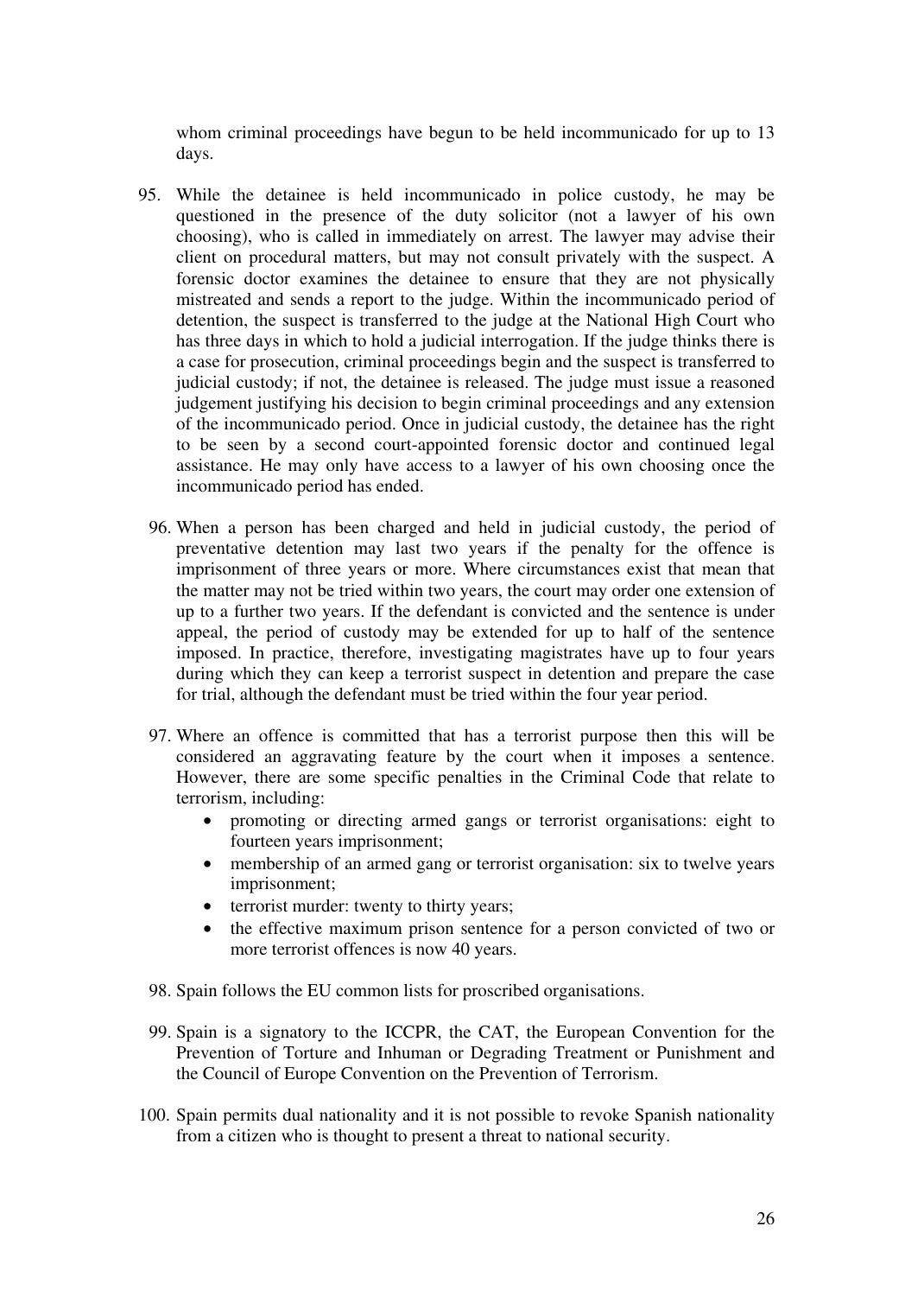- 101. The Spanish Aliens Act 4/2000 Art. 57 (read with Arts. 53 and 54) provides for deportation of a non-Spanish national when that person has participated in activities prejudicial to the external security of the state, foreign relations or in activities contrary to "public order" specified in the Protection of Public Safety Law 1/1992 Art 23. These activities specified are: possession of explosives and arms when not amounting to a criminal offence, failure to keep arms and explosives safely, unauthorised public meetings and demonstrations, refusal to disperse at such meetings, unauthorised public entertainments, performing actions which could provoke public disorder, permitting consumption of drugs in premises open to the public, failure to observe speed boat restrictions, provision of false materials to obtain identity documents where not otherwise criminal, obstruction of searches and controls provided for by law, creating public disorder or damage where not otherwise criminalised, running a business without the required license, repeat offending (albeit of a minor nature).
- 102. The appropriate authority, generally Police competent for immigration matters, may seek deportation orders. The decision to grant the order is made by a senior government official in the region where the individual was taken into custody (*Delegado* or *Subdelegado del Gobierno*), acting under the authority of the Minister of the Interior. The subject has the right to comment on the draft deportation order and submit documents refuting the grounds on which it is based. He has the right to assistance from a legal adviser and an interpreter. Once finalised, the order may be appealed, either by a request for reconsideration by the administrative authority that issued it, i.e. the regional government official, or through the courts.
- 103. Deportations may be authorised under one of two procedures: the ordinary or fasttrack procedure. The latter may be applied to foreign nationals accused of having participated in activities contrary to Spanish national security or public order as set out in Art. 54, 1(a) of the Aliens Act. The fast track significantly reduces the duration of proceedings and determines that any appeal is non-suspensive. The only way to suspend a fast-track deportation is for the deportee to claim asylum. The asylum authorities may refuse to consider an asylum claim if it is judged manifestly unfounded, including if they judge it was entered only as a delaying tactic.
- 104. The ordinary procedure (*Reglamento* 2393/04, Arts. 122-129) is used for less serious immigration breaches. A report is drawn up containing details of the person, breach, proposed sanction and preventative measures to be taken. The foreign national has 15 days to reply and propose a defence. There is a further period of between 10 and 30 days to conduct any enquiries which the immigration officer deems appropriate. A draft order is then drawn up to which the foreign national has 15 days to reply. There need not be a hearing when all issues have effectively been covered in writing. The senior official who is to decide the issue may seek further information from the parties, which have seven days to raise any matters they consider relevant. Enquiries on such matters must be completed within 14 days, and the ruling made within a further 10 days. If the senior official considers that the breach is more serious than previously thought, he can notify the foreign national who has fifteen days in which to comment. There is provision for appeal by judicial review.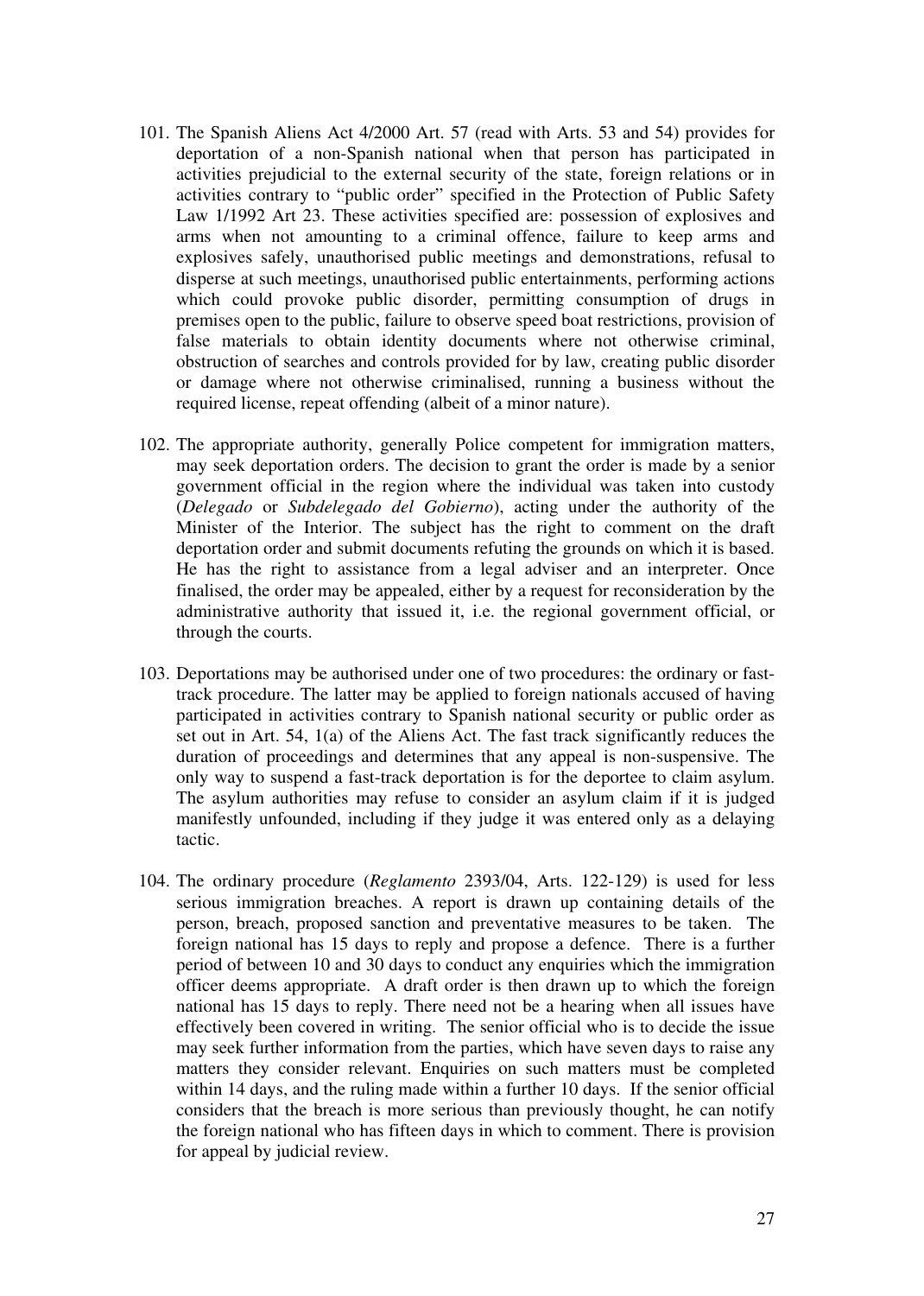- 105. The procedures for *fast track* deportations are set out in *Reglamento* 2393/04. In fast track cases the police arrest the subject and initiate deportation proceedings by applying to the administrative authority (the regional government officer). The foreign national must be brought before a court if he is to be remanded for longer than 72 hours. The judge may order his detention in an internment centre pending deportation for up to 40 days. The individual is legally represented both at the internment hearing and when the administrative procedures are followed. He has 48 hours to comment on the draft notice. If he comments, the investigator decides whether the comments have substance and if so arranges for enquiries to be held within three days. An investigator's decision to proceed is notified to the deportee who has 48 hours to prepare any documents he wishes to rely on. The competent authority, generally a senior government officer in the region, then decides on the basis of the papers whether or not to approve the deportation. Since deportation is classified as an administrative sanction, the only role for the judicial authorities is to decide whether there are grounds for internment. Judicial review of an administrative deportation is possible, following an appeal by the deportee. The appeal does not in itself have suspensive effect and should normally be lodged at the Spanish consulate in the country to which the individual is returned.
- 106. However, deportation proceedings can be suspended if the detainee claims asylum, since the latter procedure takes precedence over deportation. As a result, if asylum is claimed deportation proceedings must stop until a decision is taken as to the admissibility of the claim. If the claim is judged unfounded, deportation continues. Spanish law does not allow the deportation or extradition of an individual who would face the death penalty in his country of origin.
- 107. Spanish courts have addressed ECHR Art. 3 issues in the context of extradition, asylum and deportation cases, although not of fast-track deportations. Art. 3 issues are often addressed by reference to Art. 15 of the Spanish Constitution, which states: "Everyone has the right to life and to physical and moral integrity, and under no circumstances may be subjected to torture or to inhuman or degrading punishment or treatment. The death penalty is hereby abolished, except as provided for by military criminal law in times of war". Several extradition cases have reached the Constitutional Court, which draws on the ECHR and domestic jurisprudence. One recent case concerned a Kurd who successfully appealed against an order for extradition to Turkey on the grounds of likely ill-treatment (STC 32/2003). From this and other cases, the principles that guide a Spanish court are:
	- the applicant must provide *specific* material which shows a risk to himself, not generic assertions;
	- courts should bear in mind that an applicant's ability to provide information is often limited by his being away from his country of origin;
	- the applicant's arguments cannot be refuted by the sole fact that his country is a signatory to a human rights instrument;
	- being a signatory may be sufficient to reject generic but not specific allegations of possible torture;
	- Courts have a duty to consider the material presented by the applicant and to make reasonable enquiries based upon it;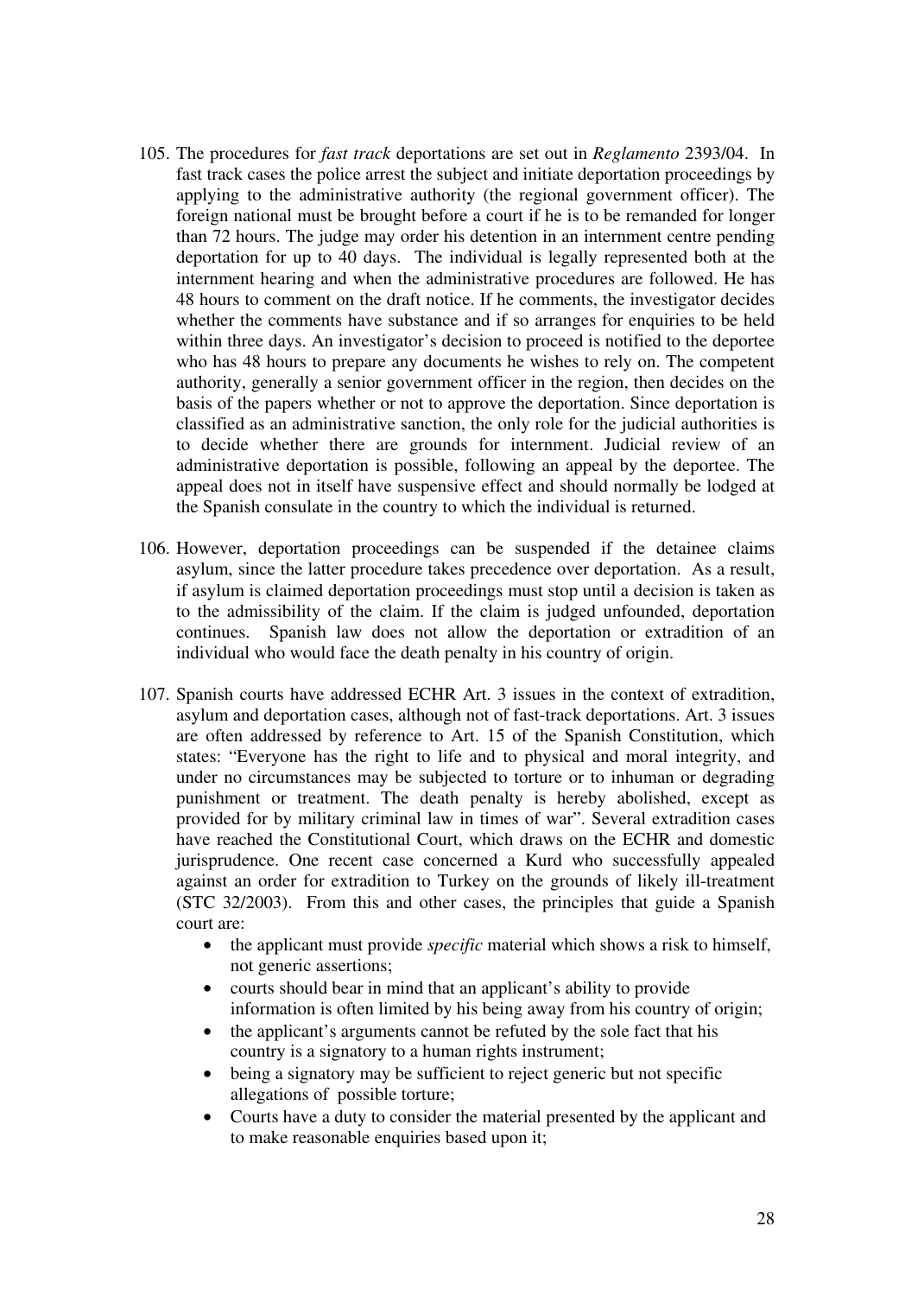- Substantial grounds for believing that there is a risk of torture is sufficient to bar extradition, as Spain is bound by Art. 3 of the CAT;
- Certain assurances may be considered sufficient (e.g. no death penalty, limits to the concept of life imprisonment). However, a simple assurance that torture would not take place is insufficient.
- 108. Similar principles apply to cases where criminals sentenced to less than 6 years imprisonment are ordered to be deported under Art. 89 of the Criminal Code, and in asylum cases. The courts may take into account information provided by Spanish Embassies overseas and the Interministerial Asylum Commission when deciding on the dangers of persecution in a particular country.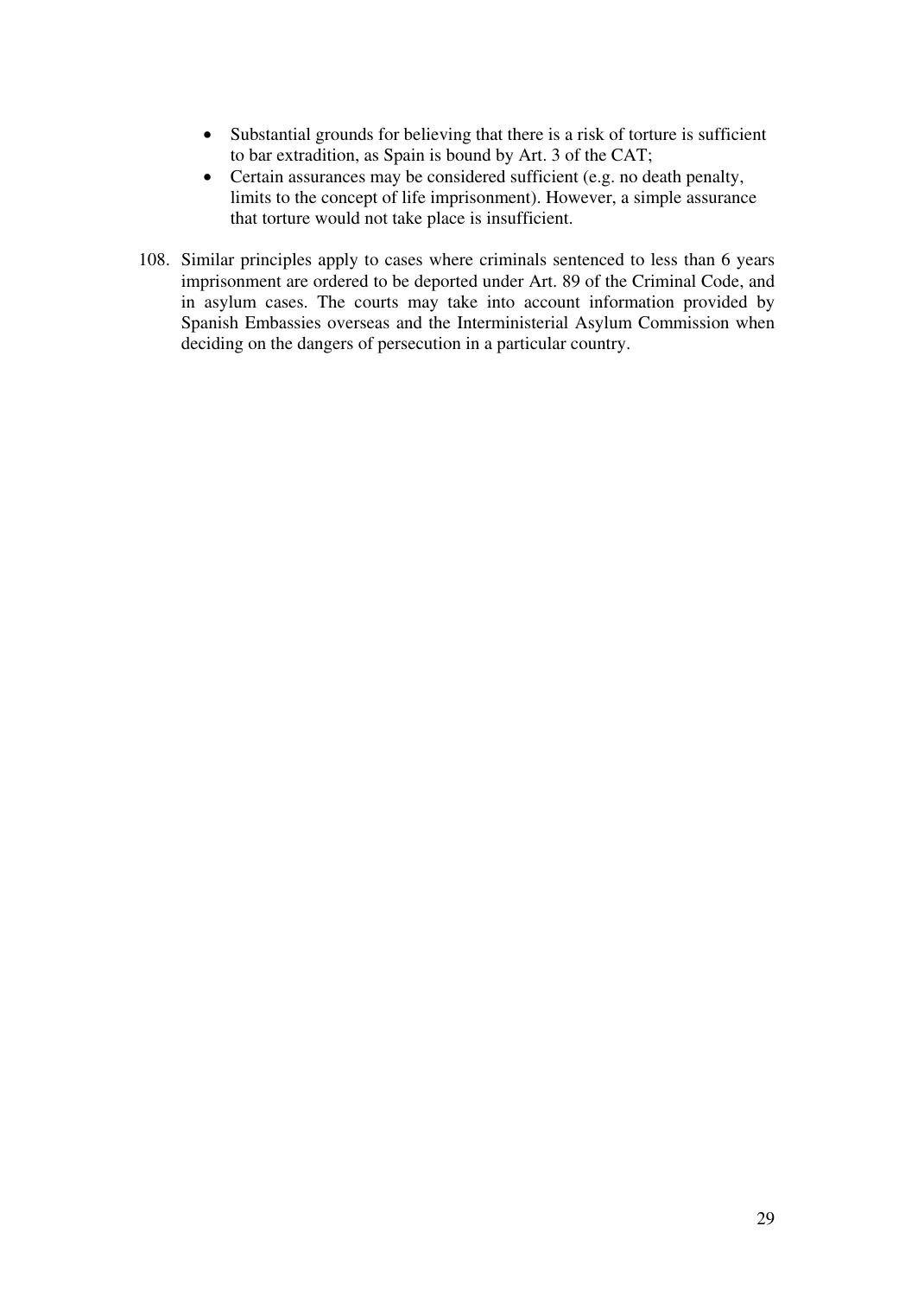### **SWEDEN**

- 109. Sweden has a civil law system. The Swedish Constitution requires that all domestic law is in conformity with the ECHR. Otherwise, Sweden is a dualist legal system and requires domestic legislation to give effect to international treaties.
- 110. The 2003 Act on Criminal Responsibility for Terrorist Offences states that a list of offences under Swedish law including murder, manslaughter, gross assault, kidnapping, the spreading of poison or contagious substances amount to a terrorist offence where the act in question might seriously damage a state or an intergovernmental organisation and the intent of the act is to:
	- seriously intimidate a population or a group of population;
	- unduly compel a public authority or an intergovernmental organisation to perform an act or abstain from acting;
	- seriously destabilise or destroy fundamental political, constitutional, economic or social structures in a state or in an intergovernmental organisation.

If it is not possible to prove special intent, regular criminal law in the Penal Code is applicable. Any attempt, preparation or conspiracy to commit a terrorist offence or failure to disclose such an offence is also deemed an offence under this Act.

- 111. The 2002 Act on Criminal Responsibility for the Financing of Particularly Serious Crimes implements the International Convention for the Suppression of the Financing of Terrorism and establishes the criminal responsibility of anyone who collects, provides or receives funds or other assets with the intention that they should be used or in the knowledge that they are to be used in order to commit particularly serious crime
- 112. Dual nationality is permitted in Sweden and Swedish citizenship cannot be removed. Under the Aliens Act (1989:529) the police or the Migration Board (depending on the length of time an individual has been in the country) may issue an expulsion order against a non-Swedish national. The police may refuse an alien entry within three months of arrival in Sweden if, for example, it transpires that he - on entry - either avoids supplying the police authority with particulars requested, or deliberately supplies the police authority with incorrect particulars which have a bearing on his right of entry to Sweden, or deliberately suppresses any such circumstance. It is usually the Migration Board that has the power to refuse entry and the Board always decides on expulsions. An individual can appeal against a police decision on expulsion to the Migration Board. A decision from the Migration Board can be appealed to the Aliens Appeals, though it should be noted that this Board will be replaced by court proceedings at administrative Courts from 31 March 2006.
- 113. In asylum cases only the Migration Board or the Aliens Appeals Board (or the Government in specific cases where the Government takes the place of either Board) may issue an expulsion order, never the police.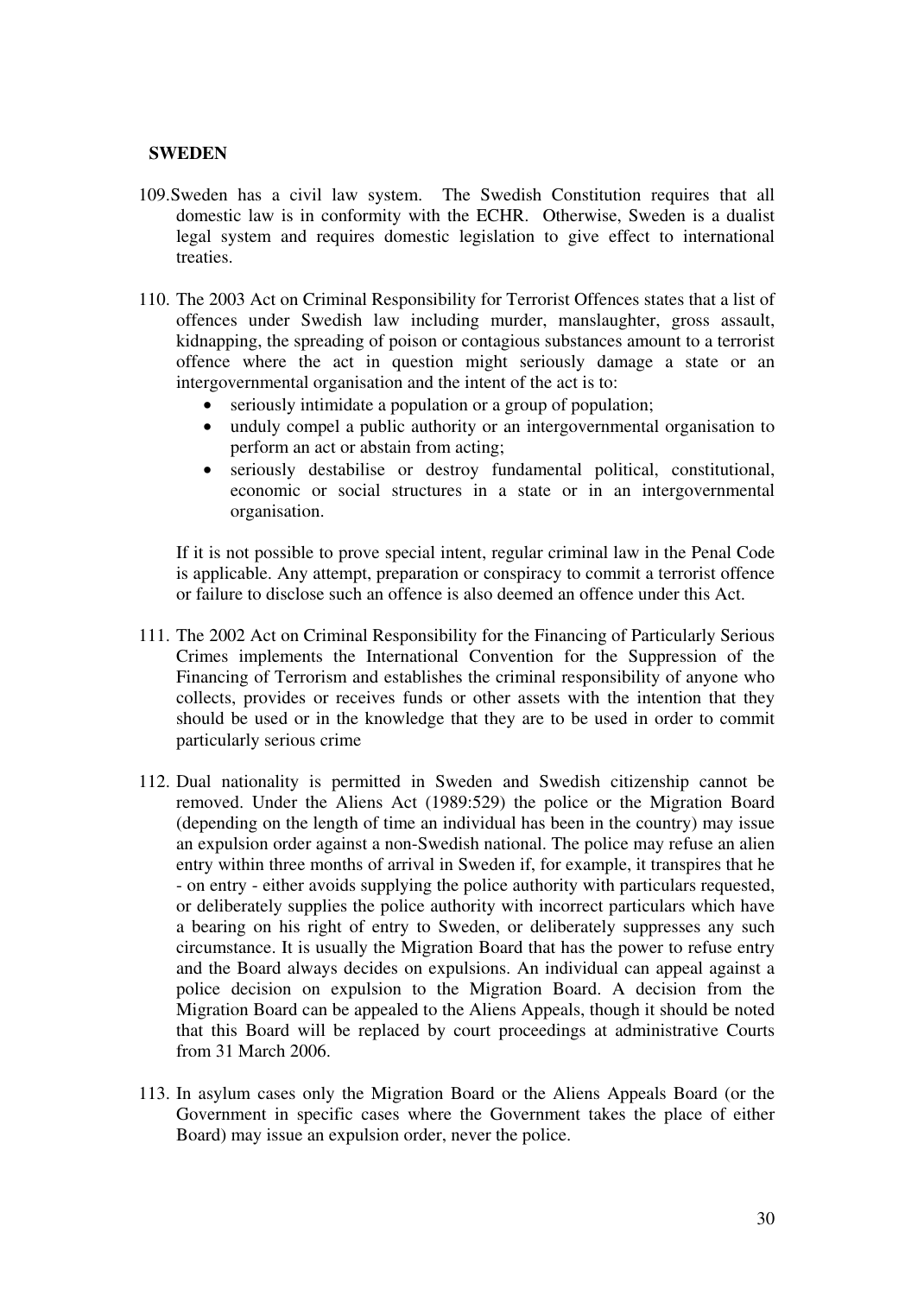- 114. When the Migration Board has rejected an application for asylum and residence permit and issued an expulsion order in an asylum case, the decision must gain legal force before it can be executed. Except where the ground for asylum is manifestly ill-founded, the Aliens Appeals Board must hear an appeal before the expulsion order can be executed. A decision gains legal force when it is not appealed against (within three weeks) or when the Aliens Appeals Board has decided the appeal case. If the Migration Board has decided that an application is manifestly ill-founded and that the expulsion order therefore should be executed immediately, the Aliens Appeals Board must (without delay) decide whether to suspend the execution order or not when the appeal arrives.
- 115. The Migration Board or the Aliens Appeal Board can refer a case to the Government to decide whether to issue an expulsion order. The Act Concerning Special Control of Aliens allows the Government or National Police Board to raise the question of expulsion of their own accord (when the procedures set out below will apply). The referring authority must issue a non-binding opinion of the case matter. The individual will not necessarily have access to all relevant information in the documentation where it is withheld for reasons of national security. The Government's decision in these cases cannot be appealed, but those who are expelled can apply for a residence permit again.
- 116. Where the individual cannot be dealt with under the provisions of the Aliens Act then he may be considered under the Act Concerning Special Control in respect of Aliens (1991:572). This Act allows for the expulsion of an alien where it is necessary for reasons of national security or if, in light of the individual's previous activities or circumstances, it is feared that he will commit, aid, abet or otherwise conspire to commit an offence under the Criminal Responsibility for Terrorist Offences Act.
- 117. The question of expulsion according to the Act Concerning Special Control in respect of Aliens can be raised by the National Police Board (Security Services) or by the Government on its own initiative.
- 118. Unless the case is particularly urgent, an opinion shall be obtained from the Migration Board and a hearing of the case shall be held at a city or district court before the Government makes a deportation order. The court has investigative duties and the individual as the right to plead his case. The Government can also request an opinion from the court hearing the case. That opinion, however, is not binding on the Government.
- 119. The court's opinion may be based on documents or other information, which may not be distributed to the parties. Thus, the Government's decision may also be based on information not distributed to the parties. The reason for this exception from the parties being provided with all information upon which the decision is based, is that secrecy may be necessary for reasons of national security or to the activity of the National Police Board or for protecting an informant.
- 120. The Government's decision in these cases cannot be appealed but those who are expelled can apply to the Government to have the decision reviewed.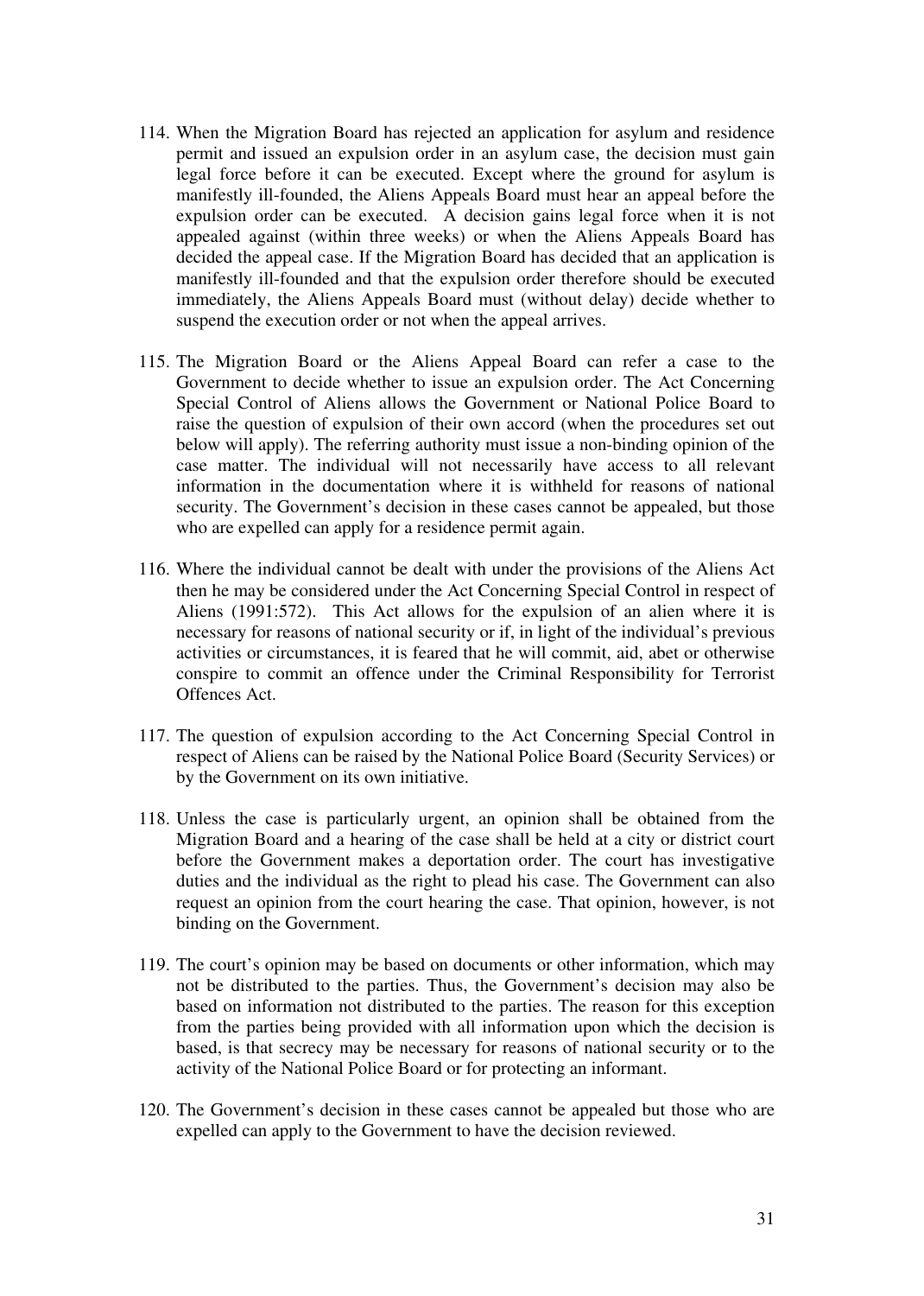- 121. Expulsion orders according to the Act Concerning Special Control in respect of Aliens are always combined with re-entry bans for an indefinite or a limited period. Until the expulsion order is issued or executed the alien may be taken into detention or be subjected to surveillance if this is considered adequate. A decision to hold the alien in detention until the expulsion order is issued is taken by the Minister of Justice. That decision may be appealed to the Supreme Administrative Court, which has occurred a few times.
- 122. Under the Swedish Constitution no law can be adopted which contravenes the ECHR and any expulsion order will not be enforced where there is a risk that the individual will face the death penalty or torture or where the individual has a wellfounded fear of persecution in the country to which he would be returned. Sweden is party to the ICCPR and the CAT, and has recognized the competence of the Human Rights Committee and the Committee Against Torture to receive and consider communications from individuals.
- 123. If the circumstances mean that the Government is unable to return an individual under the Act Concerning Special Control in respect of Aliens then it has the power to require the individual to report regularly to a police station. In certain circumstances the Government may also authorise searches of the individual or his home or work or authorise interception of communications, but any such authorisations must be for a limited time and are subject to judicial oversight.

### **Case Study: Ahmed Agiza**

On 18 December 2001 the Swedish Government refused the asylum application of Ahmed Agiza on the grounds that he posed a serious security threat to the State. Agiza was expelled to Egypt on board a US government-leased aircraft. Upon arrival, Agiza was detained by Egyptian authorities to serve a sentence for his conviction in absentia for, among other crimes, murder and terrorist activities.

The Swedish Government's decision of 18 December 2001 relied on certain assurances given by the Egyptians that Agiza would not be subject to the death penalty, torture or ill-treatment, and that he would receive a fair trial. The Swedish and Egyptian authorities also agreed to a post-return monitoring mechanism involving regular visits to the men in prison by Swedish diplomats.

A complaint was submitted to the UN Committee against Torture alleging that Sweden had breached its obligations under article 3 of the Convention against Torture by returning Agiza to Egypt. On 24 May 2005 the Committee upheld the complaint on substantive and procedural grounds. The Swedish Government responded to this Decision on 18 August 2005. It maintains its intention to rely upon governmental assurances in future cases of this kind, though subject to stricter safeguards.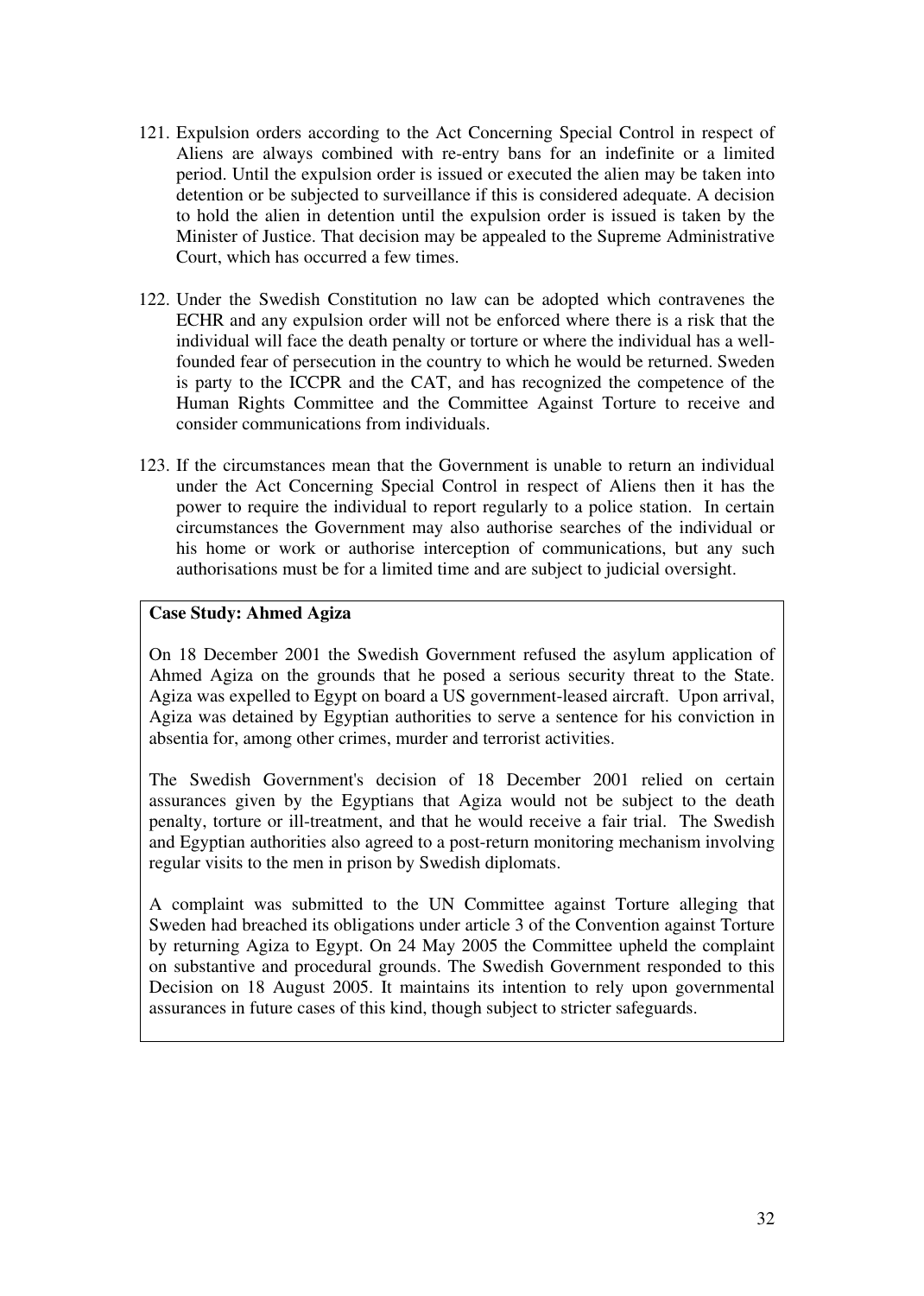### **UNITED STATES OF AMERICA**

- 124. The US federal system allocates a relatively high level of local autonomy to each of the fifty states. While each state has its own unique legal system, the judicial branch of government up to the US Supreme Court is the ultimate arbiter. All international treaties must be ratified by Congress, but duly ratified treaties are equal to enacted federal statutes. The US Constitution and the Bill of Rights guarantee a host of inalienable rights, including human rights.
- 125. The primary domestic legislation is the Uniting and Strengthening America by Providing Appropriate Tools Required to Intercept and Obstruct Terrorism Act, known as the USA PATRIOT Act 2001. This Act defines "terrorism" as activities that:
	- involve violent acts or acts dangerous to human life that are a violation of the criminal laws of the United States or of any State, or that would be a criminal violation if committed within the jurisdiction of the United States or of any State;
	- appear to be intended to intimidate or coerce a civilian population; to influence the policy of a government by intimidation or coercion; or to affect the conduct of a government by mass destruction, assassination, or kidnapping.

These activities qualify as international or domestic terrorism according to whether they occur primarily outside or within the territorial jurisdiction of the US.

- 126. The Act defines "terrorist organisation" as a group designated under the Immigration and Nationality Act or by the Secretary of State as a group of two or more individuals, whether related or not, which engages in terrorist-related activities (this includes providing material support to terrorists or soliciting funds for terrorist organisations).
- 127. The US has several mechanisms whereby it can designate terrorists or terrorist organisations. All have severe legal implications in terms of blocking property, restricting access to support or funds, or providing grounds for blocking entry to the US or in some circumstances for deportation.
- 128. Designating Foreign Terrorist Organisations (FTO) under Section 219 of the Immigration and Nationality Act (as amended by the 1996 Anti-Terrorism and Effective Death Penalty Act) makes it unlawful for a person in the United States or subject to the jurisdiction of the United States to knowingly provide material support or resources to a designated FTO. Representatives and members of a designated FTO, if they are not US citizens, are inadmissible to and, in certain circumstances, removable from the United States. Any U.S. financial institution that becomes aware that it has possession of or control over funds in which a designated FTO or its agent has an interest must retain possession of or control over the funds and report this to the Federal government.
- 129. Section 411 of the USA PATRIOT Act allows for the placing of organisations on the Terrorism Exclusion List (TEL). Non-US citizens providing support to or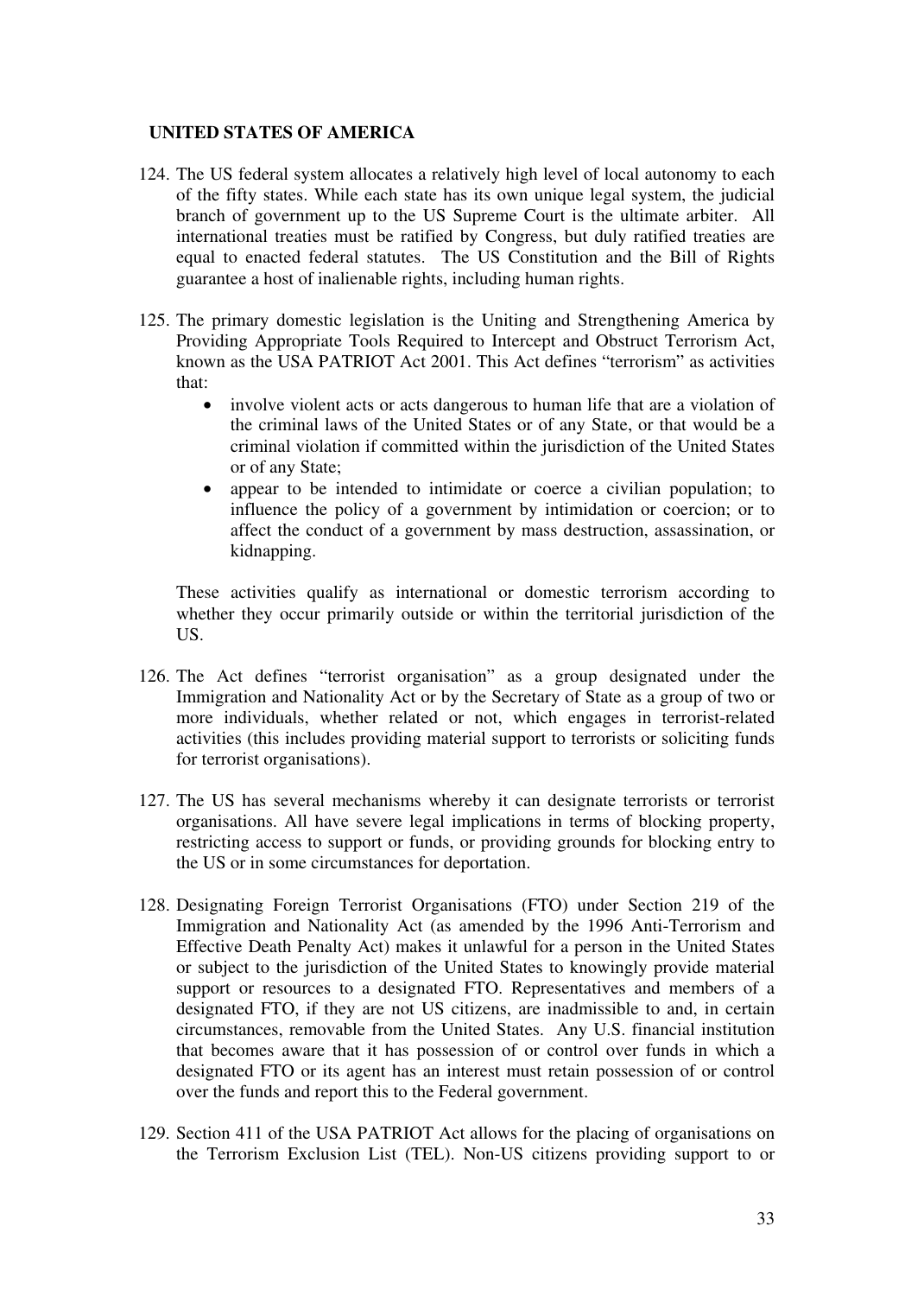associated with TEL-designated organisations may be found "inadmissible" to the U.S. and therefore may be prevented from entering or in some circumstances deported. This may result from: membership in a TEL-designated organisation; use of the individual's position of prominence within any country to persuade others to support an organisation on the TEL list; solicitation of funds, other things of value, or membership for an organisation on the TEL list; affording material support to an organisation on the TEL list.

- 130. Executive Order 13224, signed in by President George W Bush on September 23 2001, effectively declared a state of national emergency. All property and interests in property of designated individuals or entities that are in the US or that come within the US or within the possession or control of US persons are blocked. Any transaction or dealing by US persons or within the US in property or interests in property blocked is prohibited.
- 131. Any transaction by any US person or within the US that attempts to violate any of the prohibitions in the Order is prohibited. Any conspiracy formed to violate any of the prohibitions is also prohibited. In addition, under the Intelligence Reform and Terrorism Prevention Act of 2004, aliens involved in or inciting genocide, torture or extrajudicial killing are inadmissible and deportable.
- 132. The USA PATRIOT Act was particularly significant in broadening the scope of existing surveillance powers to apply to the full range of terrorism-related crimes, including chemical-weapons offences, the use of weapons of mass destruction, killing Americans abroad and terrorism financing. The Act also provides federal agents with more powers to investigate suspected terrorists.
- 133. The USA PATRIOT Act updated the US Penal Code in regards to terrorism and set new penalties on those who commit and support terrorist operations, both at home and abroad.
- 134. Further, it is worth noting that the First Amendment does not protect free speech where it is directed to inciting or producing imminent lawless action and is likely to incite or produce such action (*Brandenburg v Ohio Supreme Court* 1969, reaffirmed in *NAACP v. Claiborne Hardware Co* 1982).
- 135. In addition, the USA PATRIOT Act gives the Attorney General the power to detain foreigners suspected of terrorism and delineates the process by which detentions are to be reviewed. Under the Immigration and Nationality Act Sec 340 and 349, US citizenship can be revoked on a number of grounds, including where within five years of naturalisation the citizen joins or becomes affiliated to an organisation which at the time of naturalisation would have precluded them from naturalisation. Additionally, it could be possible for citizenship to be revoked if an individual enters or serves in the armed forces of a foreign state which is engaged in hostilities against the US, or commits an act of treason if, by doing so, they intended to expatriate themselves.
- 136. Where the Attorney General exercises his power to detain foreigners suspected of terrorism, the USA PATRIOT Act requires him to have reasonable grounds to believe that the individual has or will commit espionage or sabotage; attempt to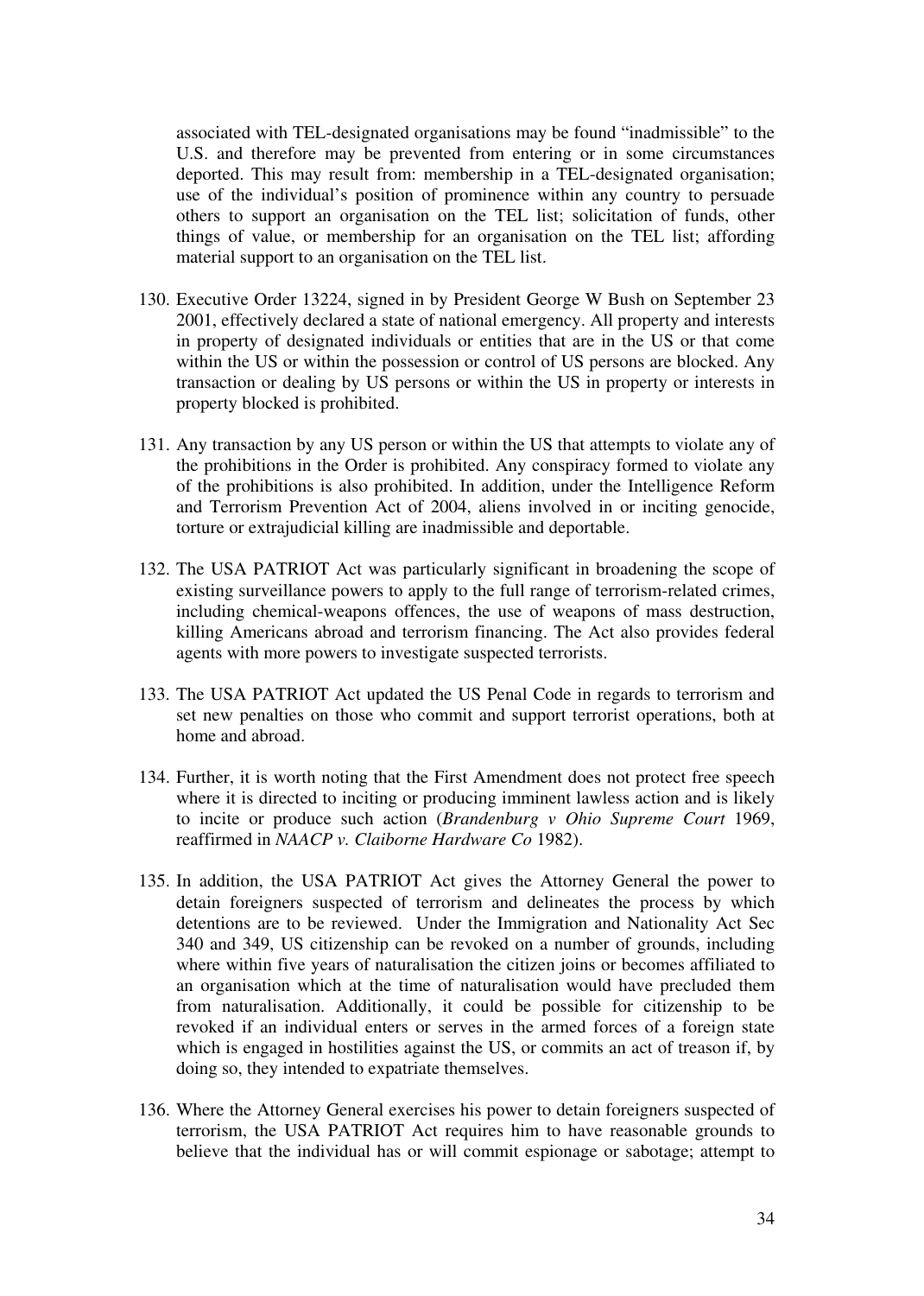overthrow the government; has or will commit terrorist acts; or is otherwise engaged in activities that threaten national security. Following detention the Attorney General must place the individual in removal proceedings or level criminal charges within 7 days of commencement of detention. In situations where deportation within the reasonably foreseeable future is unlikely, the individuals may be detained for additional periods of up to six months only if their release will threaten the national security of the US or the safety of the community or any other person. The Attorney General is required to review the initial certification every six months. Each individual has the right to request a review every six months and is permitted to present evidence in support of the request. If the individual in question is finally determined not to be removable, on the above grounds, they must be released.

- 137. US law covering the issue of deportation falls under US Code Title 8 Aliens and Nationality. Any individual who has engaged, is engaged, or at any time after admission engages in any terrorist activity or who is a member of a terrorist organisation can be deported on national security grounds. These provisions include planning and reconnaissance for a terrorist attack, terrorist financing and recruitment.
- 138. The process of deportation begins with a Notice to Appear (NTA) being issued by the Bureau of Immigration and Customs Enforcement, served to the individual in question, and filed with one of the 53 Immigration Courts nation-wide. Immigration judges can consider a wider set of evidence than is admissible in a federal court. If the judge determines that the information in the NTA is correct and that the individual can be deported, they are given the opportunity to apply for any form of relief from deportation, such as voluntary removal, asylum, or a stay of deportation.
- 139. If the individual is eligible for a form of relief and decides to apply for it, an individual hearing date is scheduled. If the individual is not eligible, deportation will be ordered and there is a period of 30 days from the date of the decision in which the individual can appeal the decision to the Board of Immigration Appeals (BIA). If the BIA decides against the individual in question, they have the option of appealing to the appropriate U.S. Court of Appeals. The immigration service has the opportunity to appeal an unfavourable individual hearing decision, but may not appeal an unfavourable decision by the BIA. An appellate court decision can be appealed to the U.S. Supreme Court by either the individual or the immigration service. Once deported, an individual may lose the right to ever return to the United States, even as a visitor.
- 140. The US does not as a matter of course obtain assurances against torture or the death penalty. In the comparatively few cases in which assurances are sought, they are arranged by direct negotiation with the relevant country through the US Department of State. The assurance must come from an official which the US believes has the authority to honour that promise. One ground for discretionary relief available to individuals is 'withholding a removal', in which an immigration judge rules that the US cannot remove the individual in question to a specific country, but can send them to a third country (if the US can find a country willing to accept them). Such a ruling is rare, and to be granted this relief the individual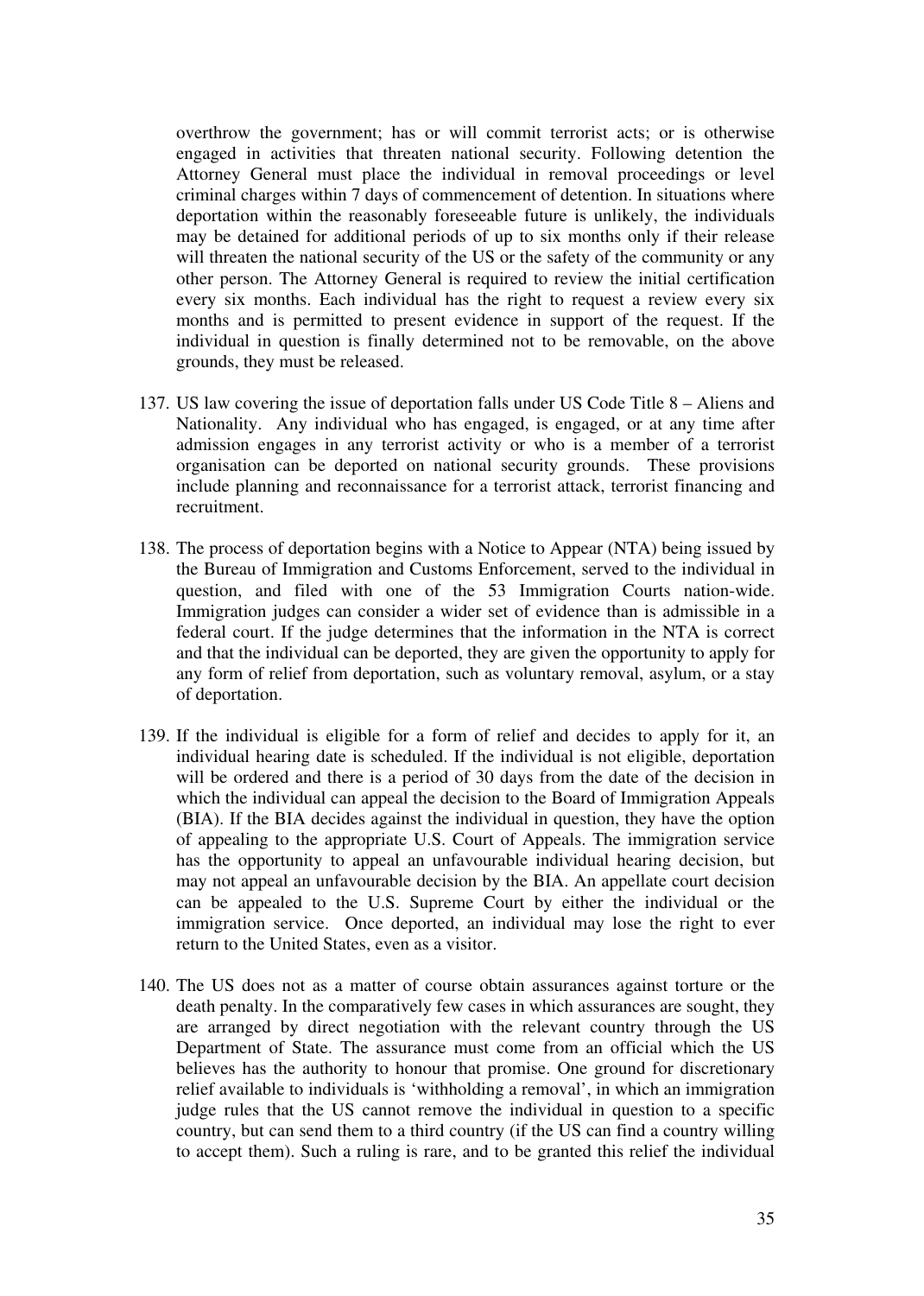would have to prove that return to the country would place them in danger e.g. torture. This relief would cover cases where the individual's fear of persecution is real but does not fall within grounds covered by the 1951 Convention Relating to the Status of Refugees

141. The US has ratified a number of UN Human Rights treaties including the ICCPR and the CAT.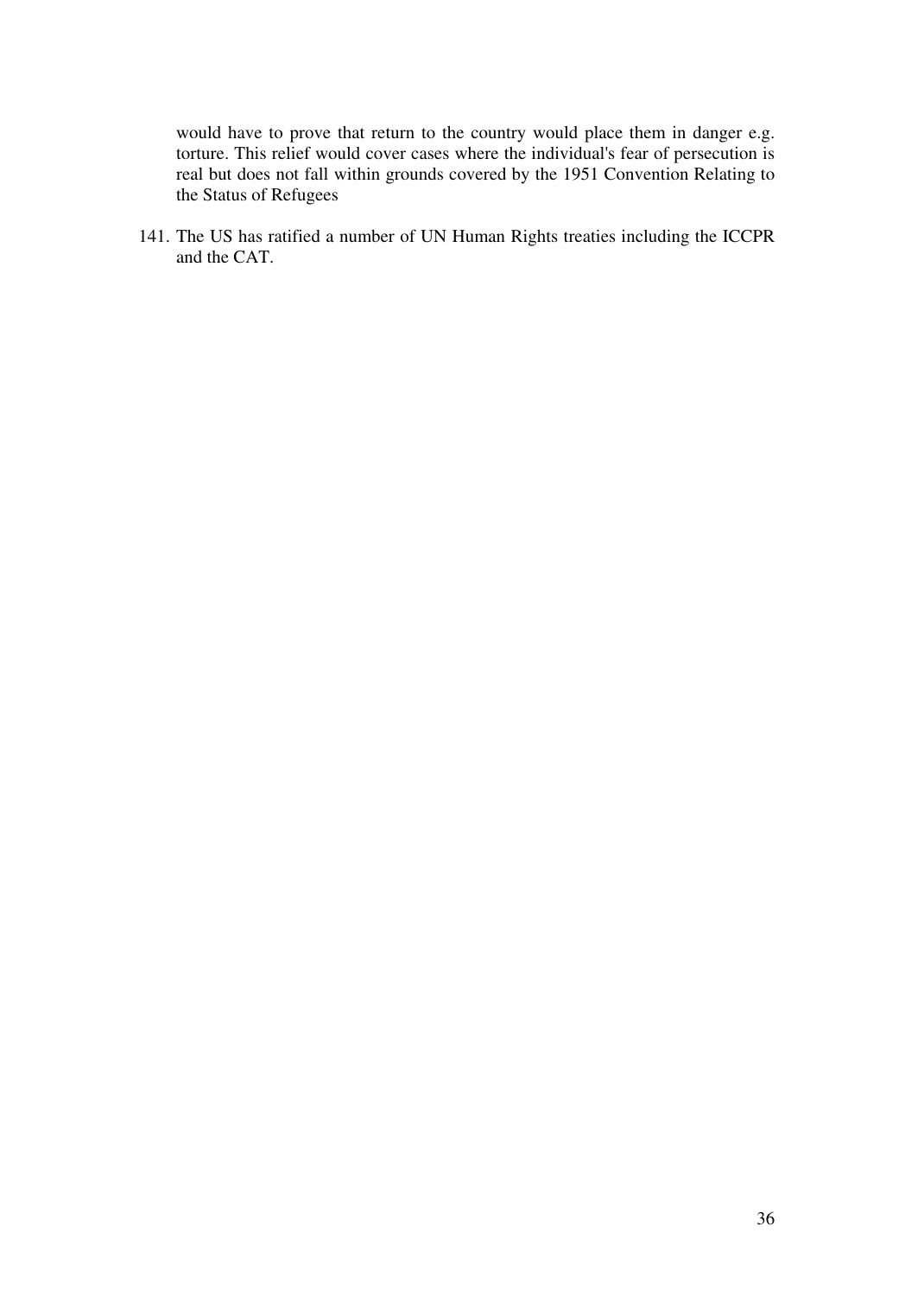### **Glossary**

### **12 UN Convention and Protocols on Terrorism**

The major multilateral Conventions and Protocols related to states' responsibilities for combating terrorism. They are:

- Convention on Offences and Certain Other Acts Committed on Board Aircraft;
- Convention for the Suppression of Unlawful Seizure of Aircraft;
- Convention for the Suppression of Unlawful Acts Against the Safety of Civil Aviation;
- Convention on the Prevention and Punishment of Crimes Against Internationally Protected Persons;
- International Convention Against the Taking of Hostages;
- Convention on the Physical Protection of Nuclear Material;
- Protocol for the Suppression of Unlawful Acts of Violence at Airports Serving International Civil Aviation, supplementary to the Convention for the Suppression of Unlawful Acts against the Safety of Civil Aviation;
- Convention for the Suppression of Unlawful Acts Against the Safety of Maritime Navigation;
- Protocol for the Suppression of Unlawful Acts Against the Safety of Fixed Platforms Located on the Continental Shelf;
- Convention on the Marking of Plastic Explosives for the Purpose of Detection;
- International Convention for the Suppression of Terrorist Bombing;
- International Convention for the Suppression of the Financing of Terrorism.

### **Article 3, Convention against Torture and Other Cruel, Inhuman or Degrading Treatment or Punishment**

"No State Party shall expel, return ('*refouler*') or extradite a person to another State where there are substantial grounds for believing that he would be in danger of being subjected to torture.

For the purpose of determining whether there are such grounds, the competent authorities shall take into account all relevant considerations including, where applicable, the existence in the State concerned of a consistent pattern of gross, flagrant or mass violations of human rights".

### **Article 3 European Convention on Human Rights**

"No one shall be subjected to torture or to inhuman or degrading treatment or punishment".

### **Civil Law**

Used broadly to denote a codified system of law as distinct from the case law based common law system.

### **Committee Against Torture**

Established by the Optional Protocol to the Convention against Torture and Other Cruel, Inhuman or Degrading Treatment or Punishment, the Committee is the body of independent experts that monitors implementation of the Convention by State Parties.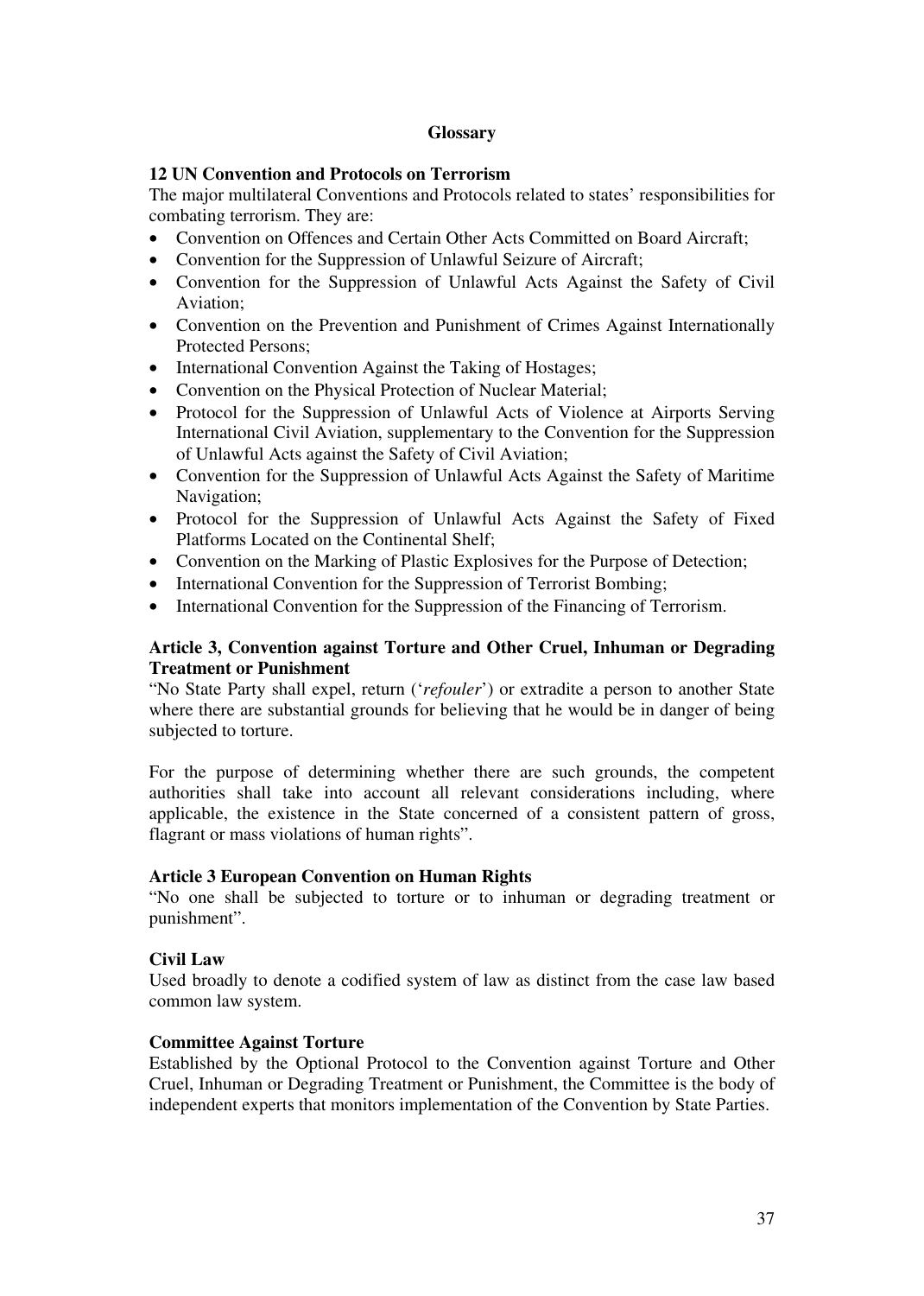### **Deportation**

The taking of an individual in question from the country from which he is deported to either the country of his nationality or to some other country willing to accept him. This paper uses the term interchangeably with "expulsion" or "removal" except where those terms have specific meaning set out explicitly in the body of the text.

### **Dualist**

The legal system in which international law and domestic law are essentially two different systems of law. In other words, international law is only directly applicable within a State where it is given effect by a domestic statute.

### **Examining/Investigating Magistrate**

Generally judges in civil law systems involved in the investigation or initial proceedings of a case. But the terms are specific to each country and must be considered in context.

### **Expulsion**

See "Deportation".

### **Human Rights Committee**

The Human Rights Committee is the body of independent experts that monitors implementation of the International Convention for Civil and Political Rights by its State Parties.

### **Individual petition**

Where a State recognises the right of an individual under the Optional Protocol to the ICCPR (subject to the considerations set out there) to complain to the Human Rights Committee of a breach of their rights set out in the ICCPR.

### **Monist**

The legal system in which both international law and domestic law form part of the legal order. In other words, legislation is not required to give effect to a State's international obligations in the domestic sphere.

### **Non-Suspensive Appeal**

Where an appeal against an order does not suspend the effect of that order. In cases of deportation, therefore, appeals may have to be lodged from outside of the country from which the individual is being deported.

### **Removal**

See "Deportation".